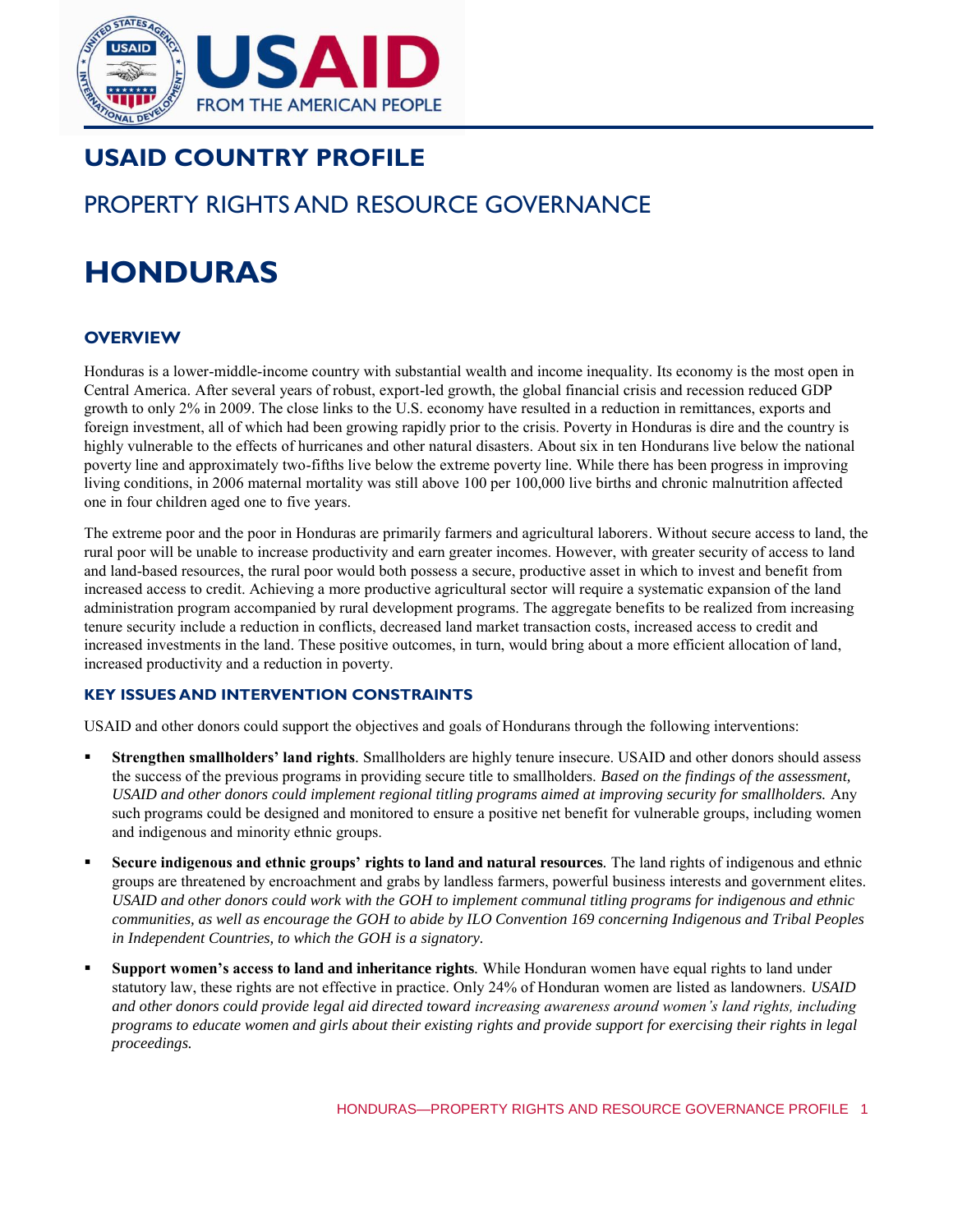- **Help improve water resource management***.* While Honduras has extensive water resources, these resources are reduced through mismanagement and inefficient use. *USAID and other donors could work with communities to improve community-level water resource management. On a broader scale, USAID and other donors could partner with the GOH to upgrade inefficient irrigation systems.*
- **Support forest administration to mitigate deforestation from illegal logging***.* Honduras' forest resources are threatened by extensive deforestation stemming from illegal logging. *USAID and other donors could support the GOH in combating corruption in the forest administration and improving forest protection.* One approach could be to train and grant authority to communities with customary rights to forests to patrol and protect forest resources in protected areas.
- **Protect customary forest rights***.* Indigenous groups have rights to forests on lands that they traditionally inhabit; however, the extent of those rights is unknown. *If Honduras continues to seek inclusion in the Forest Carbon Partnership Facility, USAID and donors could encourage the GOH to conduct an assessment of customary forest rights and encourage the GOH to officially recognize these rights.* USAID and other donors could work with the GOH to implement a plan that will grant original users' rights to and benefits from preserving the forests.

FOR MORE RECENT LITERATURE: <http://usaidlandtenure.net/honduras> Keywords: Honduras, tenure, agrarian, land law, land reform, property rights, land conflicts, water rights, mineral rights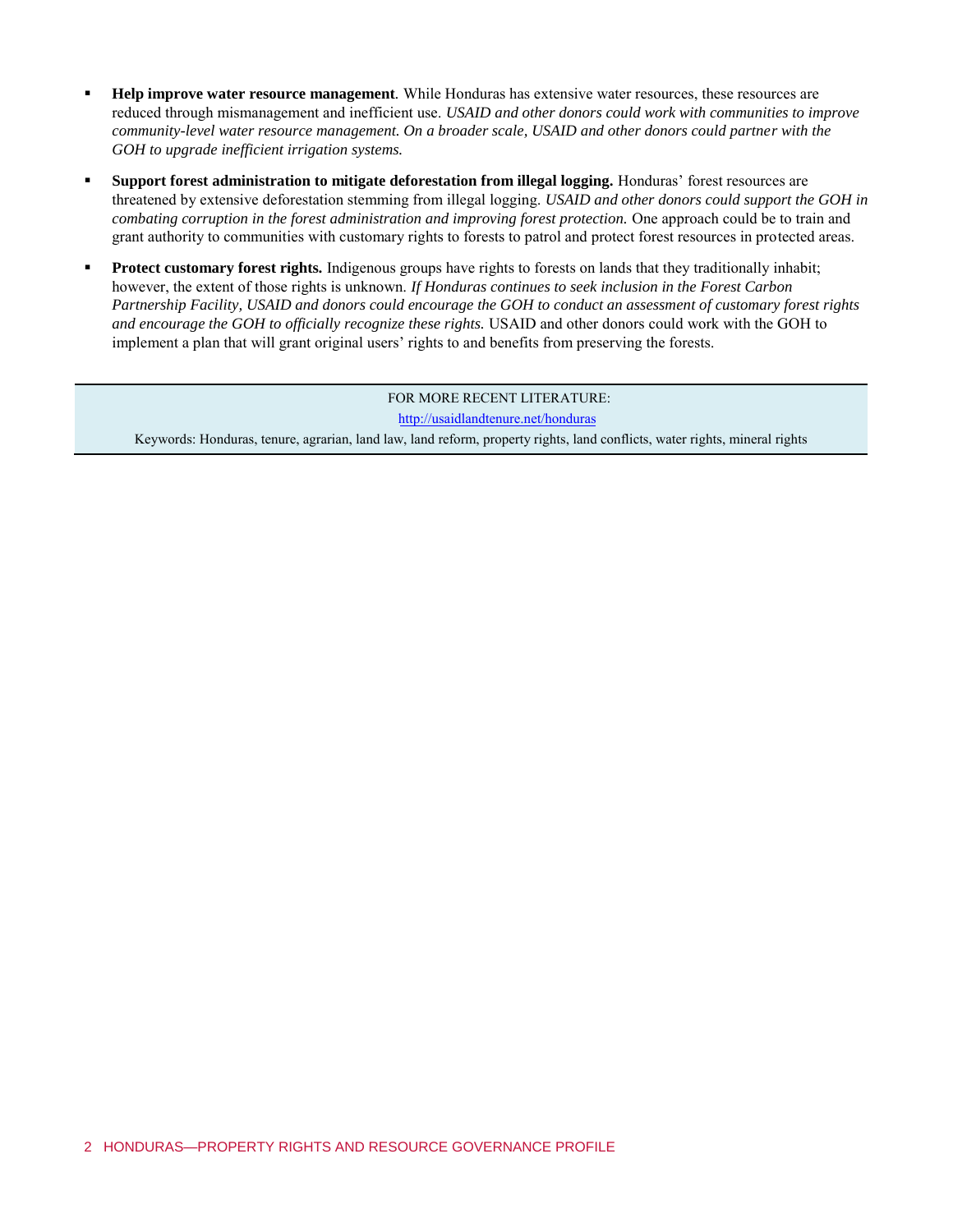| <b>SUMMARY</b>                           |                                                                      |      |                        |
|------------------------------------------|----------------------------------------------------------------------|------|------------------------|
|                                          | <b>BOX 1. MACRO INDICATORS</b>                                       |      |                        |
| Honduras is a lower-middle-              |                                                                      | Year | <b>Score</b>           |
| income country, the third poorest        |                                                                      |      |                        |
| country in Latin America, with           | Population, total                                                    | 2009 | 7,465,998              |
| approximately 51% of the                 | Population ages 0-14: 15-64: 65+ (% of total)                        | 2009 | 37.0:58.0:4.0          |
|                                          | Population growth (annual %)                                         | 2009 | 2.0                    |
| population living below the              | Rural population (% of total population)                             | 2009 | 52.0                   |
| national extreme poverty line.           | Population density (people per sq. km)                               | 2008 | 64.7                   |
| Approximately 30% live below             | Literacy rate, adult total (% of people ages 15 and above)           | 2007 | 83.6                   |
| the international poverty line of        |                                                                      |      |                        |
| US \$2 per day, while 18% live           | Land area: Surface area (sq. km)                                     | 2008 | 111,890: 112,090       |
| below US \$1.25 per day. Poverty         | Arable land (% of land area)                                         | 2005 | 9.5                    |
| is particularly acute in rural areas,    | Agricultural land (% of land area)                                   | 2007 | 28.0                   |
|                                          | Permanent cropland (% of land area)                                  | 2007 | 3.2                    |
| where many households are                | Irrigated land (% of cropland)                                       | 2003 | 5.6                    |
| landless or land-poor. While GDP         | Forest area (% of land area)                                         | 2007 | 38.7                   |
| growth has been strong, Honduras         | Nationally protected areas (% of total land area)                    | 2008 | 21.0                   |
| is vulnerable to hurricanes and          |                                                                      |      |                        |
| other natural disasters that make        | Renewable internal freshwater resources per capita<br>(cubic meters) | 2007 | 13,503.9               |
| poverty reduction difficult to           | Annual freshwater withdrawals, agriculture: domestic:                |      |                        |
| sustain.                                 | industry (% of total freshwater withdrawal)                          | 2007 | 80.2: 8.1: 11.6        |
|                                          | Crop production index $(1999-2001 = 100)$                            | 2005 | 140.6                  |
| Land distribution in Honduras is         | Livestock production index $(1999-2001 = 100)$                       | 2005 | 178.8                  |
| highly unequal and the <i>latifundio</i> |                                                                      |      |                        |
|                                          | GDP (current US\$)                                                   | 2009 | 14,317,854,032         |
| (large estate) / $minifundio$            | GDP growth (annual %)                                                | 2009 | (1.9)                  |
| (smallholding) complex continues         | Agriculture: industry: manufacturing: services, value                |      |                        |
| to dominate land distribution. A         | added (% of GDP)                                                     | 2008 | 12.5: 27.0: 19.0: 60.5 |
| large percentage of total land is        | Ores and metals exports: imports (% of merchandise                   | 2007 | 7.4:0.9                |
| privately owned by a small               | exports: imports)<br>Aid (% of GNI)                                  | 2007 | 4.0                    |
| percentage of the total population.      |                                                                      |      |                        |
| Traditional rights of ownership,         | Sources: World Bank, 2009; World Bank, 2010                          |      |                        |
|                                          |                                                                      |      |                        |
| including exclusive use and              |                                                                      |      |                        |

transferability, are generally the province of large landowners and multinational corporations.

Land tenure security in Honduras is challenged by ambiguity of ownership, lack of title and the threat of land invasion. Approximately 80% of the privately held land in the country is untitled or improperly titled. Only 14% of Hondurans legally occupy properties and, of the properties held legally, only 30% are registered. *Minifundistas*  are the most tenure insecure of all farmers, as a large proportion lack title to their land. Invasion of private and *ejidal* (communal) land has become a common way for the landless to access land. As a result, land rights on private and *ejidal* land are not completely secure. The unclear nature of land tenure in Honduras renders mortgage and other forms of credit difficult to obtain. The informal land market is strong in both rural and urban areas, as lack of clear land title makes formal land transactions risky and expensive.

Indigenous and other ethnic groups are highly tenure insecure. Many of these groups lack clear title to their land, which fosters encroachment and expropriation attempts by non-indigenous landless farmers, powerful business interests and government elites. In addition, community leaders opposed to land acquisitions have been subject to intimidation and violence. Lands held under communal tenure have also been subject to government expropriation.

Women own only one-quarter of all parcels of land in Honduras. Though women's property rights are explicitly recognized in the legal codes, these rights are often not recognized in practice. Couples who request it may have their land titled jointly; however, between 1996 and 2000, only 25% of titles granted were issued to women. In addition, men commonly control and dispose of their wives' possessions and sometimes sell their wives' land without their knowledge or consent.

Honduras has abundant water resources. Yet, the country has low amounts of water per capita due to mismanagement of and pressure on water resources. In addition, deforestation has significantly increased soil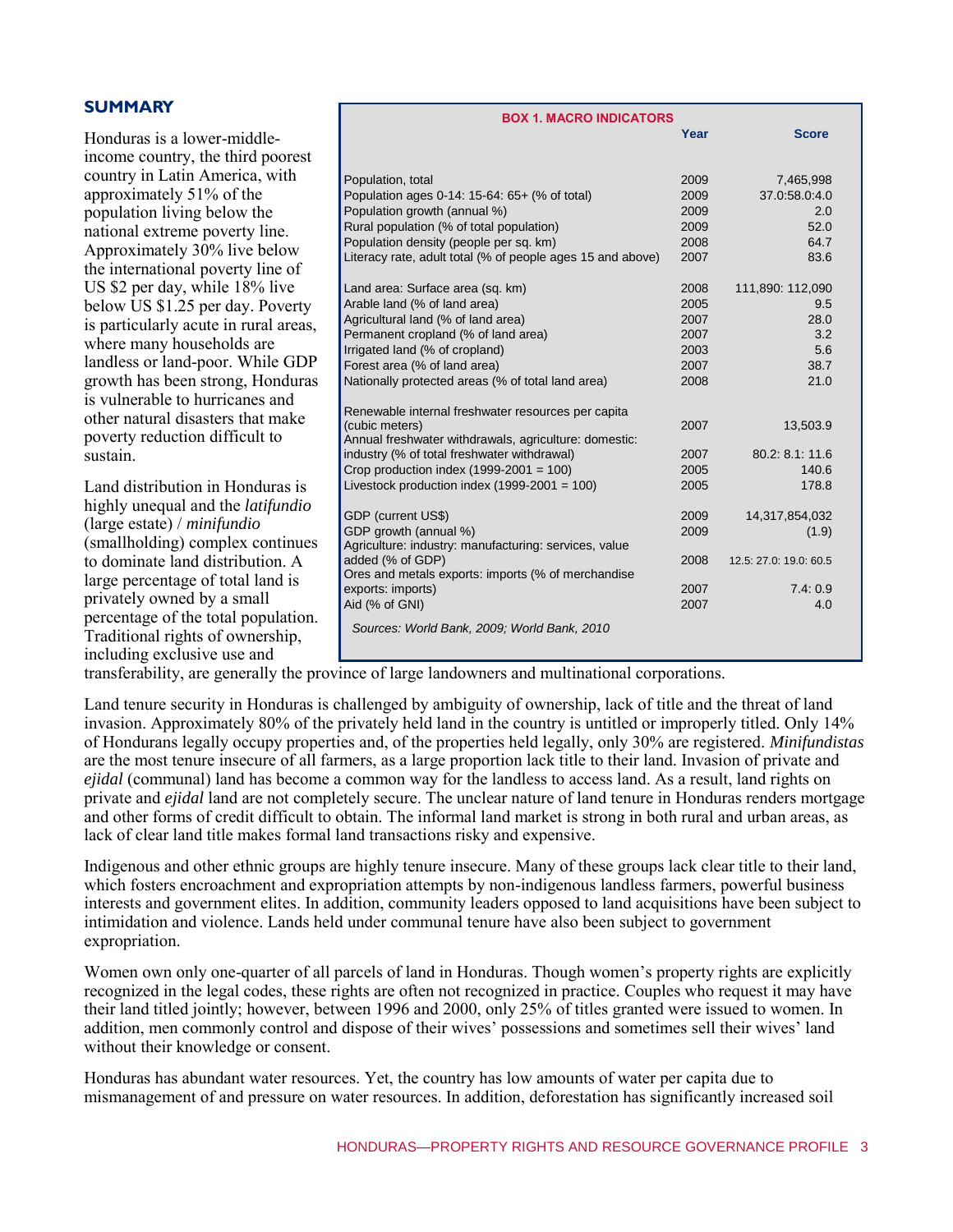erosion and sedimentation of rivers and streams, dried up streams, reduced the storage capacity of reservoirs and reduced biodiversity.

Honduras has rich forest resources, with the highest proportion of forest cover of any Central American country. However, deforestation is occurring at the high rate of 3.1% per year. Deforestation is fueled by forest conversion, forest fires, the collection of fuelwood and illegal logging. Members of environmental movements have been threatened, intimidated and killed for campaigning against deforestation.

The mineral industry, while not a major contributor to Honduras' GDP, has been plagued by alleged environmental abuses and legislative indecision. In 2006, the Mining Law was declared partially unconstitutional by the Supreme Court of Justice when thirteen articles were invalidated. Reforms to the law prohibited open-pit mining and the use of chemicals such as cyanide, mercury and arsenic. As of April 2010, however, these reforms were stalled in the Honduran Congress.

# **1. LAND**

#### **LAND USE**

Honduras has a total land area of 11.2 million hectares (111,900 square kilometers) and a 2009 population of approximately 7.5 million people. Honduras is one of the least urbanized countries in Central America, with over half of the total population (52%) living in rural areas. The country's 2009 GDP was US \$14.3 billion, comprised of approximately 12% agriculture, 27% industry and 60 % services (World Bank 2009a; IDB 2008; Angel et al. 2004).

Honduras is very mountainous and has limited arable land. Only 9.5% of total land area is arable, while approximately 28% is dedicated to agriculture, 3 % is permanent cropland, 39% is forest area and 20% is made up of nationally protected areas. Agricultural production and exports are largely concentrated in coffee, bananas and sugar (World Bank 2010a; CIA 2010).

Honduras is the third poorest country in Latin America. The number of people living under the national poverty line has grown in recent years, rising from 51% in 2009 to 65% in 2011. By international standards, approximately 30% of the population lived in poverty (earning less than \$2 (PPP) per day), while approximately 18% of the population lived in extreme poverty (earning less than \$1.25 (PPP) per day) in 2006. Poverty is largely concentrated in rural areas, where 74% of the country's poor and 86% of the extremely poor reside. Poverty is prevalent in the interior highlands and the western region, which has the highest concentration of poverty and extreme poverty in the country (IDB 2008; IFAD 2007; IndexMundi.com 2011; World Bank 2010a).

Although Honduras remains primarily rural, urban centers are growing rapidly. Fueled by migration, urbanization is occurring at an annual rate of 3%. In the capital, Tegucigalpa, informal settlements are dominant. As of 2001, an estimated 45–55% of the city's development was extra-legal and informal, and over 60% of the urban population lived in informal settlements. Income inequality in urban areas is high (UNICEF 2010; Angel et al. 2004; UN-HABITAT 2010).

Honduras lies at the western edge of the Caribbean hurricane belt and is highly vulnerable to hurricanes and floods. The United Nations ranked Honduras the most vulnerable country in the world in terms of fatalities per capita from hurricanes. The high incidence of natural disasters has created financial pressures that crowd out new investment and expenditure in other priority areas and has reversed previous gains in infrastructure improvement or poverty reduction (IDB 2008; EC 2007).

Forests cover approximately 39% of Honduras' surface. However, forests are threatened by rapid deforestation, which is occurring at a rate of 3.1% per year. Seventy percent of protected areas overlap with indigenous and ancestral territories (Nelson 2003; World Bank 2010a; Landtenure.info 2008; Mollett 2006).

#### **LAND DISTRIBUTION**

4 HONDURAS—PROPERTY RIGHTS AND RESOURCE GOVERNANCE PROFILE Land distribution in Honduras is highly unequal. Despite repeated attempts to reform the land sector, the *latifundio* (large estate) / *minifundio* (smallholding) complex continues to dominate land distribution in Honduras. Approximately 70% of farmers hold 10% of the land in *minifundios*, while 1% of farmers hold 25% of the land in private *latifundios*. *Minifundistas* have very limited access to land, while an additional 300,000 people are landless or very land poor (Nelson 2003; Jansen et al. 2005; FIAN 2000; IFAD 2007; IFAD 2007).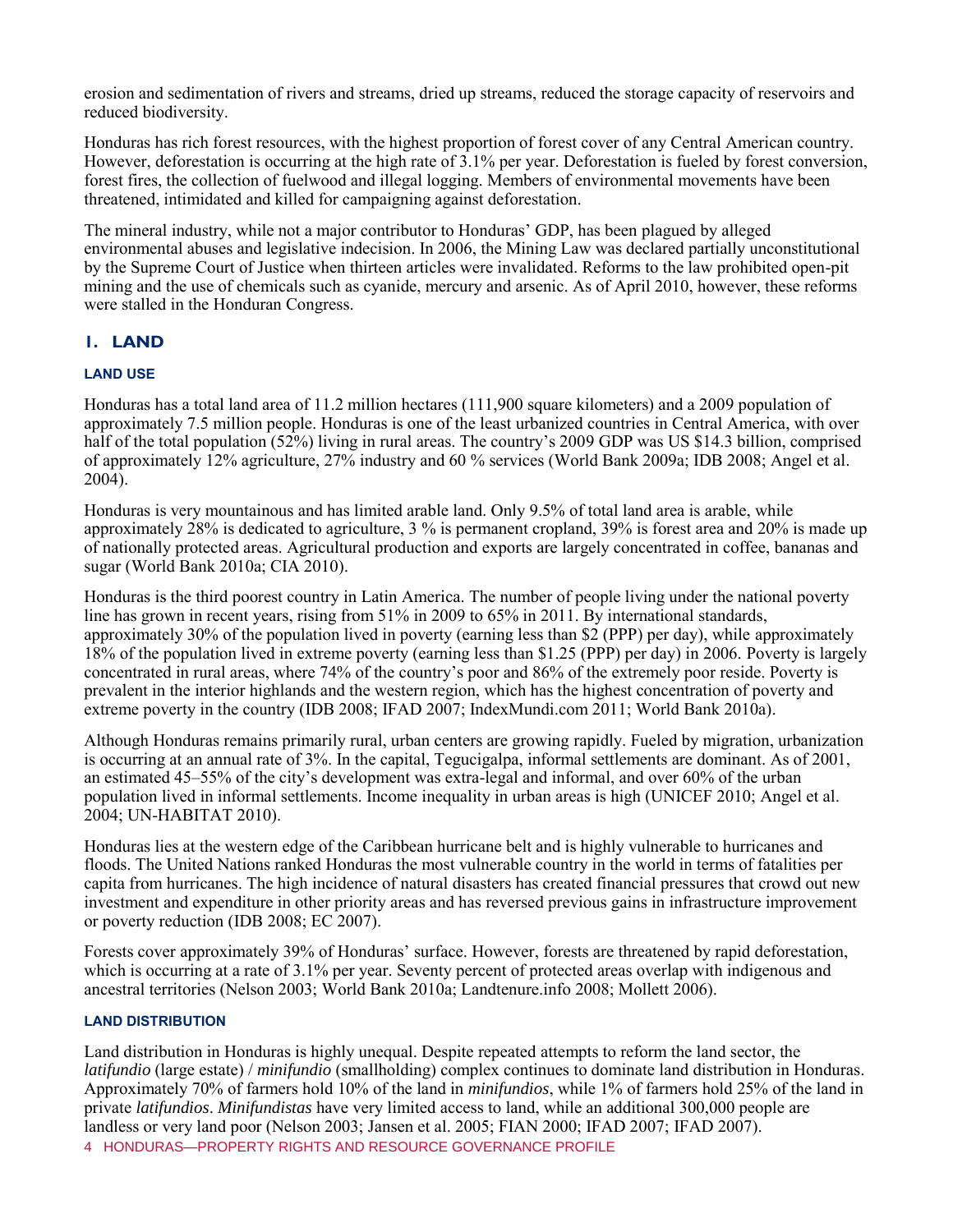The distribution of urban land is skewed. As of 2004, 3% of the population of Tegucigalpa owned 40% of the land. There is a shortage of affordable land in urban areas, leading to the development of informal settlements on the urban periphery (Angel et al. 2004).

The Government of Honduras (GOH) implemented land reforms in the 1960s. The GOH organized rural cooperatives under the Agrarian Reform Act and distributed 1500 hectares of government-owned land. The GOH also established arable landholding ceilings and expropriated some lands that were not used productively in an attempt to reduce the size of inefficient landholdings and provide more land to rural households. However, the program ended abruptly in 1963 following a military coup. The land reform did not successfully reduce inequalities of land distribution, because most of the land distributed was state owned, land ceilings were not consistently enforced and the program was small (Merrill 1995; de Janvry et al. 1998).

Throughout the 1970s, the poor primarily accessed land through the illegal occupation of vacant land. Between 1973 and 1977, the GOH implemented new reforms in response to pervasive squatting. The GOH addressed land reform through laws aimed at providing titles to squatters and other landholders, which allowed the titleholders to sell their land. These reforms distributed 120,000 hectares of land to 35,000 poor families. In 1975, however, the reform was halted and squatting on unused land again became common. Overall, the reform benefited only 9% of rural households. The reform's income and productivity impacts were minimal, because the majority of the redistributed land was state owned, often of marginal quality, and there were few complementary reforms (Merrill 1995; de Janvry et al. 1998; ILC 1999).

In the most recent phase of agrarian land reform, the GOH focused on individualizing tenure by parceling collective and state lands. In 1992, the GOH passed the Agricultural Modernization Law, which permitted members of cooperatives to parcelize and sell their holdings. Some smallholders chose to sell their land to largescale banana producers, which resulted in the reconcentration of previously distributed land (Merrill 1995; de Janvry et al. 1998; ILC 1999; FIAN 2000).

In total, the land reform efforts of the GOH distributed 409,000 hectares to 60,000 families. These figures represent 12.3% of total land area and 13% of rural families, respectively. Land distribution in Honduras continues to be highly unequal (FIAN 2000).

Indigenous and other ethnic groups (the Lenca, Pech, Tawakha, Cho'rti', Xicaque, Miskito, and Garifuna) constitute approximately 9% of the total population. These groups live in approximately 362 communities and have limited control over their lands and allocation of their natural resources (MRG 2008; USDOS 2007).

#### **LEGAL FRAMEWORK**

The Constitution (1982) guarantees real property rights. Articles 340 and 341 of the Constitution entrust the State with the power to regulate how natural resources are allocated and used in order to protect both individual and national interests (Martindale-Hubbell 2008; GOH Constitution 1982).

The Law for the Modernization and Development of the Agricultural Sector (LMDSA) (1992) introduced measures aimed at boosting Honduras' land market, simplifying expropriation and restricting land invasion. LMDSA allowed *campesinos* to obtain title to national land they had been occupying illegally, as long as they had been occupying it for at least three years. It also allowed the titling of parcels of land one hectare or larger, while previous legislation had required they be at least five hectares to be titled. Further, LMDSA allowed women to receive land titles in their own names, a practice previously restricted to widows and single women (Nelson 2003; ILC 1999; GOH Agricultural Sector Law 1992).

The Property Law (2004) was passed to improve the registration and cadastre processes. Specifically, the institutional and legal framework was altered to create a more efficient system of property rights to activate capital markets and to regularize the situation of properties under dispute (World Bank 2009c).

The Civil Code allows for real property purchase, acquisition, donation, use, rent, mortgage, lien and legal protection (USAID 2005).

In 1994, Honduras signed ILO Convention 169 concerning Indigenous and Tribal Peoples in Independent Countries. The Convention recognizes the rights of indigenous people to lands they traditionally occupy (MRG 2008).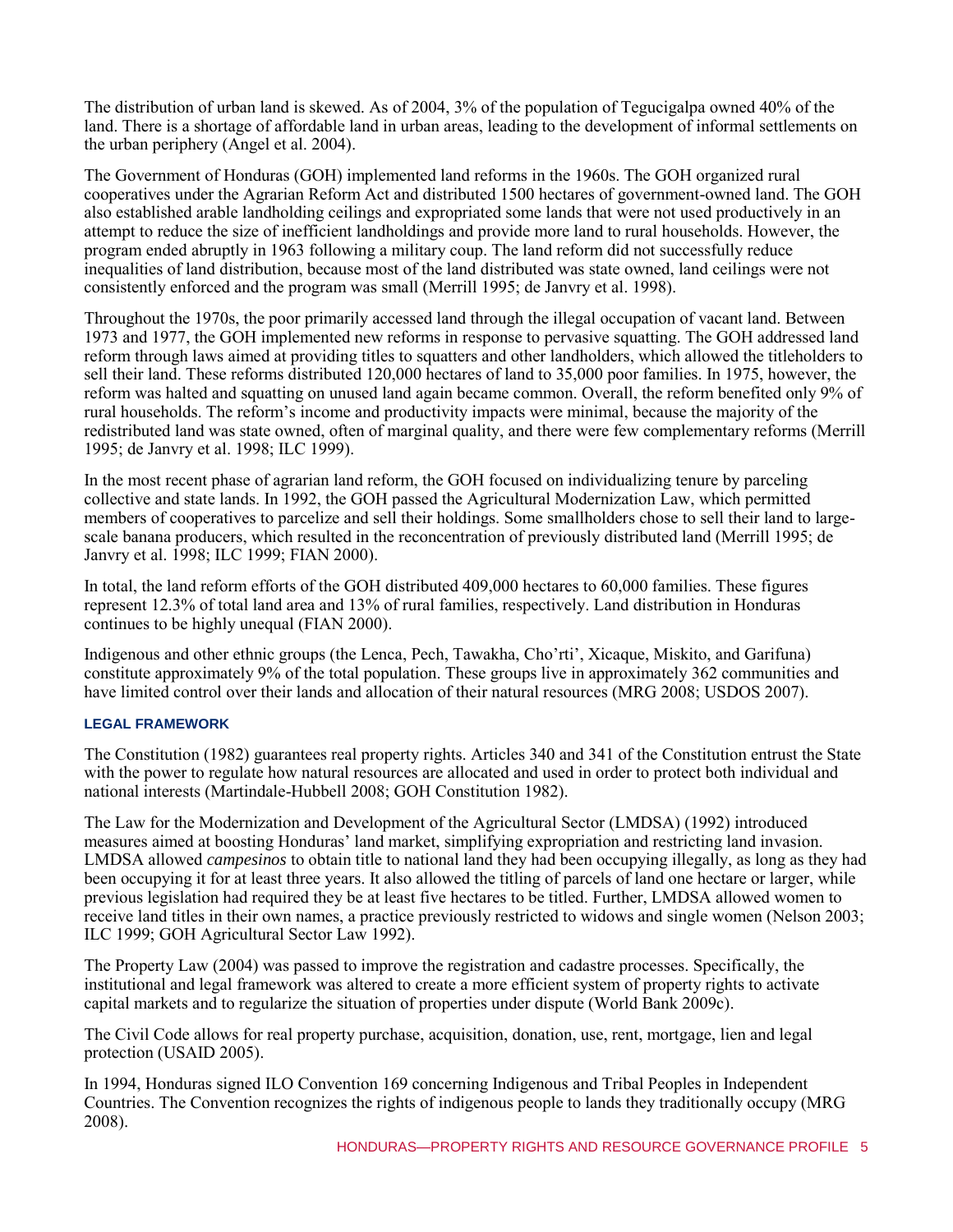#### **TENURE TYPES**

Land in Honduras may be held by the state, by private landholders or in *ejidal* (communal) holdings. Land may

| <b>BOX 2. LAND TENURE INDICATORS</b>                                                                                                                           |                |  |  |
|----------------------------------------------------------------------------------------------------------------------------------------------------------------|----------------|--|--|
|                                                                                                                                                                | Score          |  |  |
| Millennium Challenge Corporation Scorebook, 2009<br>Land Rights and Access (Range 0-1; 1=best)                                                                 | 0.643          |  |  |
| International Property Rights Index, 2009<br>Physical Property Rights Score (Range: 0-10; 0=worst)                                                             | 4.4            |  |  |
| World Economic Forum's Global Competitiveness Index, 2008-2009<br>Property Rights (Range: 1-7; 1=poorly defined/not protected by law)                          | 4.3            |  |  |
| World Economic Forum's Global Competitiveness Index<br>Ease of Access to Loans (Range: 1-7; 1=impossible)                                                      | 3.3            |  |  |
| International Fund for Agricultural Development, Rural Poverty Report, 2001<br>Gini Concentration of Holdings, 1981-1990 (Range: 0-1; 0=equal<br>distribution) | 0.78           |  |  |
| International Fund for Agricultural Development, Rural Sector Performance                                                                                      |                |  |  |
| Assessment, 2007<br>Access to Land, 2007 (Range: 1-6; 1=unsatisfactory access)                                                                                 | 3.25           |  |  |
| Food and Agricultural Organization: Holdings by Tenure of Holdings<br>Total Number of all Agricultural Holdings, Year                                          |                |  |  |
| $\overline{\phantom{0}}$<br>Total Area (hectares) of all Agricultural Holdings, Year<br>$\overline{\phantom{0}}$                                               |                |  |  |
| Total Number of Holdings Owned by Holder; Year<br>$\qquad \qquad -$                                                                                            |                |  |  |
| Total Area (hectares) of Holdings Owned by Holder; Year                                                                                                        |                |  |  |
| Total Number of Holdings Rented from Another; Year<br>$\qquad \qquad -$<br>Total Area (hectares) of Holdings Rented from Another; Year                         |                |  |  |
| World Bank Group, Doing Business Survey, 2009                                                                                                                  |                |  |  |
| Registering Property-Overall World Ranking (Range: 1-181; 1=Best)                                                                                              | 133            |  |  |
| World Bank Group, World Development Indicators, 2009                                                                                                           |                |  |  |
| Registering Property-Number of Procedures<br>$-$                                                                                                               | $\overline{7}$ |  |  |
| <b>Registering Property-Days Required</b>                                                                                                                      | 23             |  |  |
| World Bank Group, World Development Indicators, 1998                                                                                                           |                |  |  |
| Percentage of Population with Secure Tenure<br>Heritage Foundation and Wall Street Journal, 2009                                                               | $\ddotsc$      |  |  |
| Index of Economic Freedom-Property Rights (Range 0-100; 0=no private<br>$-$<br>property)                                                                       | 30             |  |  |
| Economic Freedom of the World Index, 2008 (2006 data)                                                                                                          |                |  |  |
| Legal Structure and Security of Property Rights (Range 0-10;0=lowest<br>degree of economic freedom)                                                            | 4.85           |  |  |
| Protection of Property Rights (Range 0-10; 0=lowest degree of<br>protection)                                                                                   | 5.17           |  |  |
| Regulatory Restrictions of Sale of Real Property (Range 0-10;0=highest<br>amount of restrictions)                                                              | 7.64           |  |  |
|                                                                                                                                                                |                |  |  |

also be held under usufruct title and leased (Nelson 2003).

**State ownership***.* Under the Constitution, state-owned lands are legally the property of the national government of Honduras. Over time, however, a variety of users have come to occupy large sections of stateowned land and consider the land their own. Many of these claims are upheld by usufruct titles issued by local authorities (Nelson 2003).

**Private ownership***.* A large percentage of the total land is privately owned. However, in both rural and urban areas, only a small percentage of the total population owns land. Traditional rights of ownership, including exclusive use and transferability, are generally the province of large landowners and multinational corporations. However, a growing number of campesinos have received title through land titling projects (Nelson 2003).

#### *Ejidal* **or communal ownership***.*

Largely excluded from land markets, *ejidos* are communal holdings awarded to a municipality or indigenous community for the use of inhabitants of the jurisdiction. Many *ejidal* parcels have been occupied by households for extended periods of time and these households have subsequently been awarded usufruct titles by local officials. While previous legislation had excluded *ejidos* from the land

market, in 1992 the LMDSA removed those restrictions, as long as the land had been fully titled. Indigenous lands are owned communally, providing land use rights to individual members of the group (Nelson 2003; World Bank 2007b; GOH Agricultural Sector Law 1992; USDOS 2007).

**Agrarian reform land grants***.* Land conferred during the agrarian reform efforts of the 1960s and 1970s is held in private or communal ownership. However, due to poor record keeping, delineation and confirmation of title is challenging or impossible. Like *ejidos*, land granted during agrarian reforms has generally not been disposable (Nelson 2003).

**Usufruct**. Local authorities may issue usufruct titles for public lands. However, many *campesinos* who once had only limited usufruct rights to their land have received individual or communal title under government land titling programs (Nelson 2003).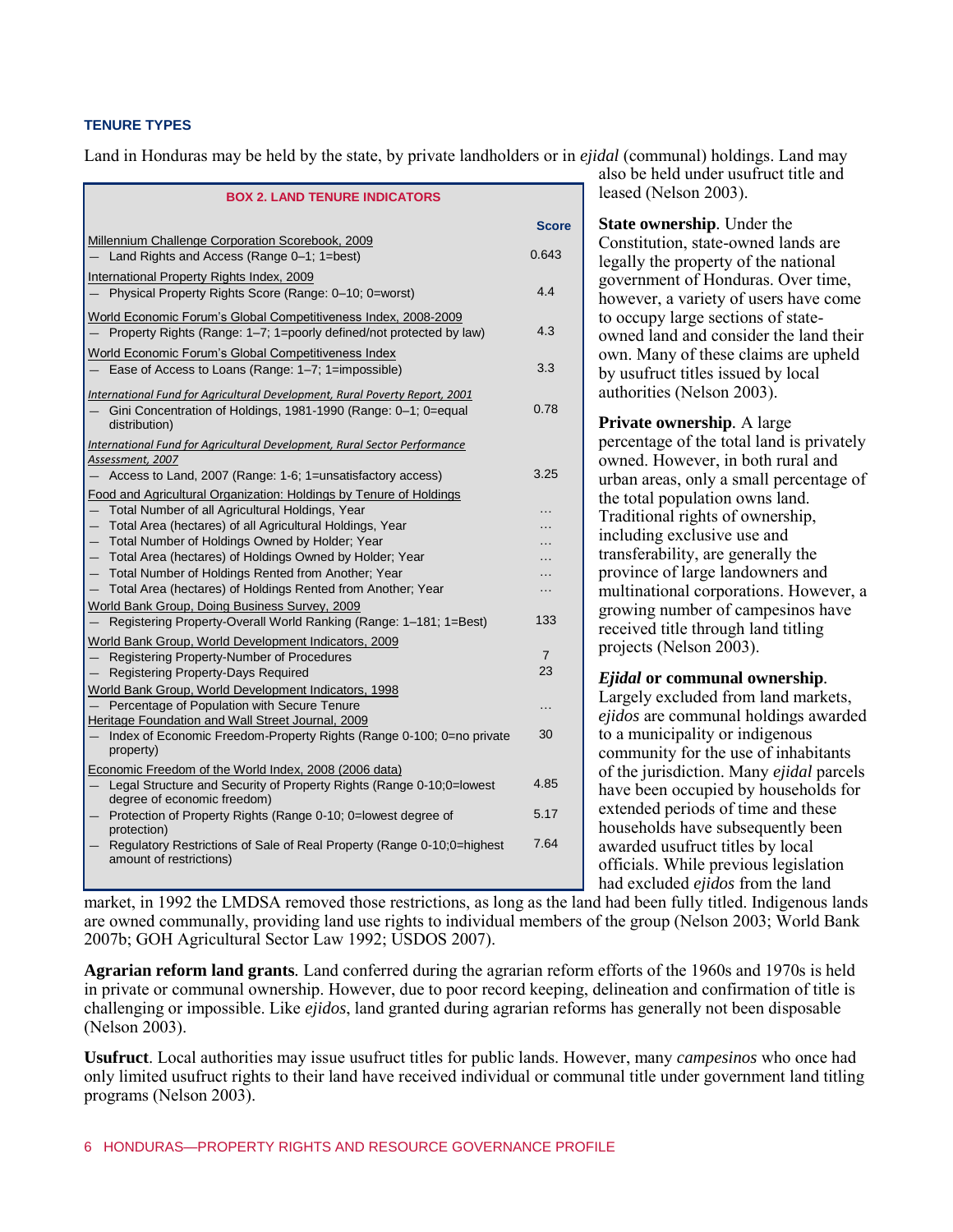**Leasing**. Under the LMDSA, fully titled private and Reform Grant land may be leased. Collectively owned lands that have subdivided and awarded rights to individual members may also be leased (Nelson 2003).

#### **SECURING LAND RIGHTS**

Land is acquired through purchase, inheritance or invasion. The government has not allocated land through land reforms since the 1990s, though land obtained during previous land reforms does transfer through inheritance. The National Agrarian Institute (INA) has periodically legalized private rights to public land acquired through invasion (Nelson 2003; Angel et al. 2004).

Ambiguity of ownership challenges land tenure security in Honduras. Approximately 80% of the privately held land in the country is untitled or improperly titled. As of 2005, only 14% of Hondurans occupied properties legally. The remaining 86% held property outside the scope of the law. Of properties held legally, only 30% were registered in 2005. In some cases, one parcel of land may have two or three titleholders due to clerical error and fraud (USDOS 2010; USAID 2005).

Lack of title also leads to tenure insecurity. *Minifundistas* are the most tenure insecure of all farmers. As of Honduras' most recent agricultural census (1993), 66% of all *minifundios* were not titled. In contrast, approximately 76% of *latifundios* greater than 50 hectares had secure title. However, the rights of *minifundistas* are bolstered by customary rights, exhibited by deeds called *escrituras públicas* or oral agreements. These are considered sufficient to protect smallholders from other claims within the locality (Jansen et al. 2005; Nelson 2003).

Land invasion, which has become a common way for the landless to access land, also threatens tenure security. Private ownership and *ejidal* land rights are not completely secure due to the threat of invasion by landless farmers and urban migrants. Because *ejidos* have no exclusive owner and grant only usufruct rights to land, it is difficult for rights holders to protect the land from invaders. In urban areas, *ejido* lands have been subject to frequent squatter invasions. The invading farmers and squatters apply for the land with the National Agrarian Institute (INA) under the LMDSA Though land invaders initially lack formal title to the land, they have some security due to land tenancy laws, which grant legal rights to land that has been occupied for ten years (USDOS 2010; Angel et al. 2004).

Indigenous and ethnic groups are highly tenure insecure. Many of these groups lack clear title to their land, which fosters encroachment and expropriation attempts by nonindigenous landless farmers, powerful business interests and government elites interested in exploiting coastline, forests and other natural resources held by indigenous and ethnic groups. In addition, Honduran law provides specific rights to nonindigenous occupants of indigenous lands, even occupants that have acquired the land in violation of indigenous rights (EC 2007; MRG 2008; World Bank 2007b; USDOS 2007).

Foreigners may own property in Honduras, though plots are limited to 0.3 hectares if within 40 kilometers of the sea or national borders, unless the land is within a tourism area as defined by the Ministry of Tourism (US Embassy 2009; USDOS 2010).

Married couples may have their land titled jointly upon their request. However, at the national level, only 25% of titles granted between 1996 and 2000 were issued to women, single or married (Lastarria-Cornhiel et al. 2003).

The GOH, with assistance from the World Bank's Land Administration Program (PATH, Phase I), has been working to develop a new registration system called *folio real* that connects registry and cadastral records in one central database. *Folio real* has greatly reduced the cost and time to register property from an average of 18 months to 15 days. As a result, registration of real property has increased (PATH 2009a; World Bank 2009c).

PATH also has its critics. In 2006, the Garifuna complained to the Inspection Panel of the World Bank that the program would take away collectively owned lands through granting of individual tenures. Community members who own land under individual title have allegedly been pressured to sell their land to business interests (World Bank 2007b).

As of 2010, the GOH and the World Bank planned to pursue Phase II of PATH, which would continue to promote cadastral surveying, titling and registration processes, as well as improve transparency of and access to land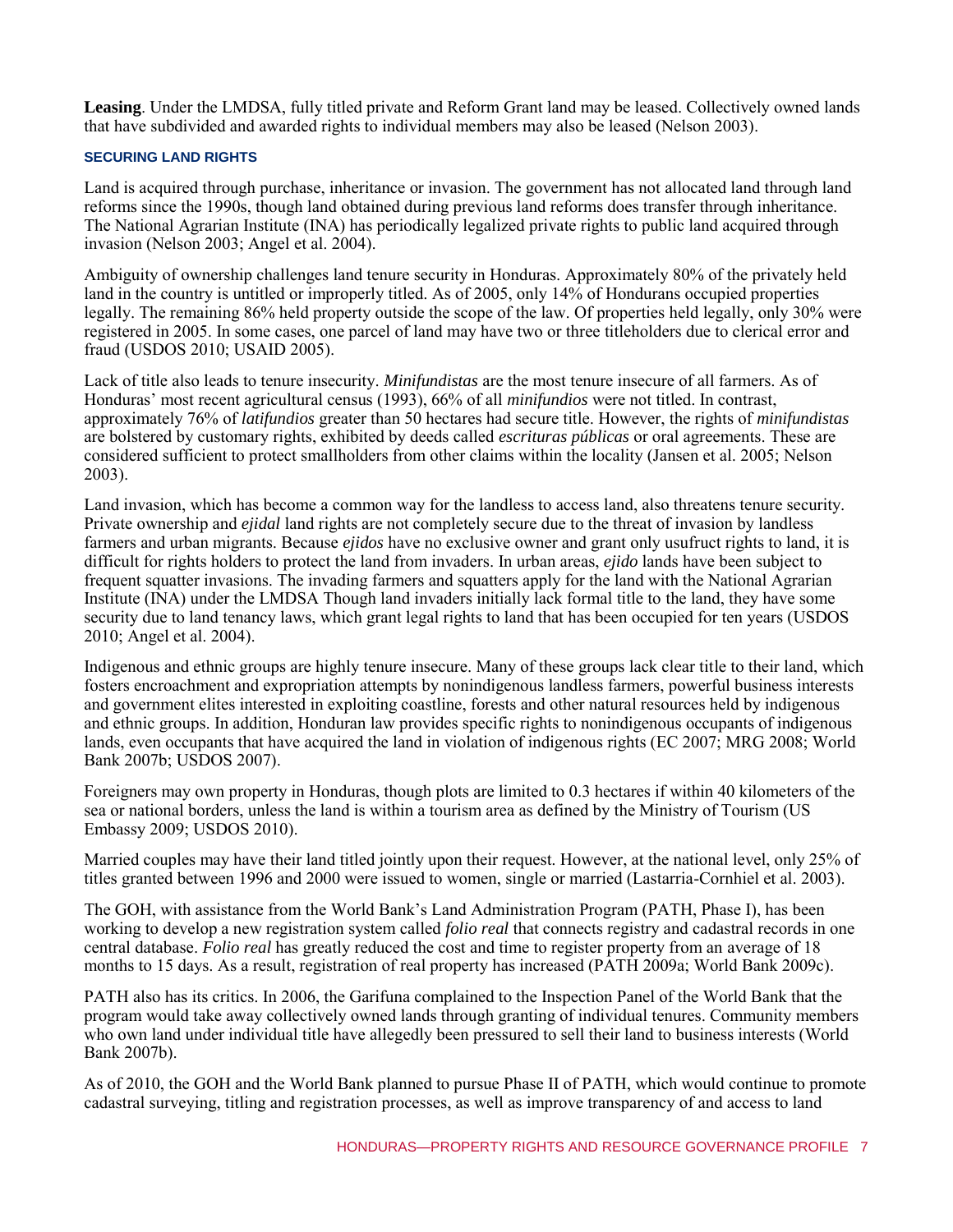administration services. The program also includes a component intended to support INA in collective titling of indigenous lands, explicitly Garifuna and Miskito communities (World Bank 2009e).

#### **INTRA-HOUSEHOLD RIGHTS TO LAND AND GENDER DIFFERENCES**

Under the Constitution of Honduras (1982, last amended 2011), all Hondurans are equal before the law and discrimination on the basis of sex, race or class is prohibited. The Constitution also guarantees the right to property to all Hondurans. The Family Code (1984) and the Law for the Modernization and Development of the Agricultural Sector (LMDSA) (1992) do not discriminate against women, while the Law on Equal Opportunities for Women (2000) states that women and men are equally entitled to benefit from the Land Reform Law (GOH Constitution 1982; SIGI n.d.; Roquas 2002).

Women and men have equal right to inherit land under the law. The Civil Code states that when a spouse dies intestate, the property is ascribed to heirs in the following order: children (in equal portions, regardless of gender), parents, siblings, the surviving spouse and municipalities. Without a will, the spouse of the deceased cannot automatically claim the conjugal portion of the property (SIGI n.d.; Roquas 2002).

|                                                                                       | <b>BOX 3. LAND AND GENDER INDICATORS</b> | <b>Score</b> |
|---------------------------------------------------------------------------------------|------------------------------------------|--------------|
| OECD: Measuring Gender In(Equality)—Ownership Rights, 2006                            |                                          |              |
| Women's Access to Land (to acquire and own land) (Range:<br>0-1; 0=no discrimination) |                                          | 0.6          |
| Women's Access to Property other than Land (Range: 0-1;<br>0=no discrimination)       |                                          | 0.0          |
| Women's Access to Bank Loans (Range: 0-1; 0=no<br>discrimination)                     |                                          | 0.3          |
| FAO: Holders of Land Classified by Sex, 1993                                          |                                          |              |
| Percentage of Female Holders of Agricultural Land                                     |                                          | .            |

Though women's property rights are

explicitly recognized in legislation, these rights are often not recognized in practice. Women own only onequarter of all parcels in Honduras. Socio-cultural norms recognize men as heads-of-household and landowners. The gendered division of labor limits women's involvement in agricultural production. Men commonly control and dispose of their wives' possessions and sometimes sell their wives' land without their knowledge or consent (SIGI n.d.; USDOS 2007; Roquas 2002; Lastarria-Cornhiel et al. 2003).

The National Bank of Agricultural Development (BNDA) provides equal access to bank loans to both women and men. However, women's access to loans has customarily been limited by social discrimination, as well as women's lack of access to land (SIGI n.d.).

#### **LAND ADMINISTRATION AND INSTITUTIONS**

The Property Institute (IP) is a decentralized agency of the Presidency, which operates the new *folio real* registration system. Landowners must register real property and transfers of real property with the IP. The IP has jurisdiction over 22 registries, including one in each of Honduras' 18 Departments. The IP also oversees the Executive Directorate of the Cadastre, the Directorate of Intellectual Property and the National Geographic Institute (GOH 2010; World Bank 2009c; Proenza 2006).

The National Commission for Property Policy and Regulation (CONAPON), created by the Property Law (2004), was established to guide national property and land administration policies. The Commission is made up of representatives from private and public sector institutions, all of whom are appointed by the President. The Confederation of Campesino Associations of Honduras, as well as indigenous and Afro-Honduran peoples, are represented in the Commission (Proenza 2006).

The National Agrarian Institute (INA) is responsible for the use of national lands, agrarian reform and the adjudication of land invasion claims. INA also oversees the regularization of tenure for indigenous groups under the Property Law (USDOS 2007; PATH 2009b).

The National Campesinos' Association (ACAN) is a confederation of 512 organizations representing business associations, cooperatives, rural banks and farmer groups focused on protecting *campesino* interests. The farmer groups represented in ACAN include women's groups, landless farmers and smallholders. ACAN has a membership of 13,000 families and is active in 16 Departments (ACAN n.d.)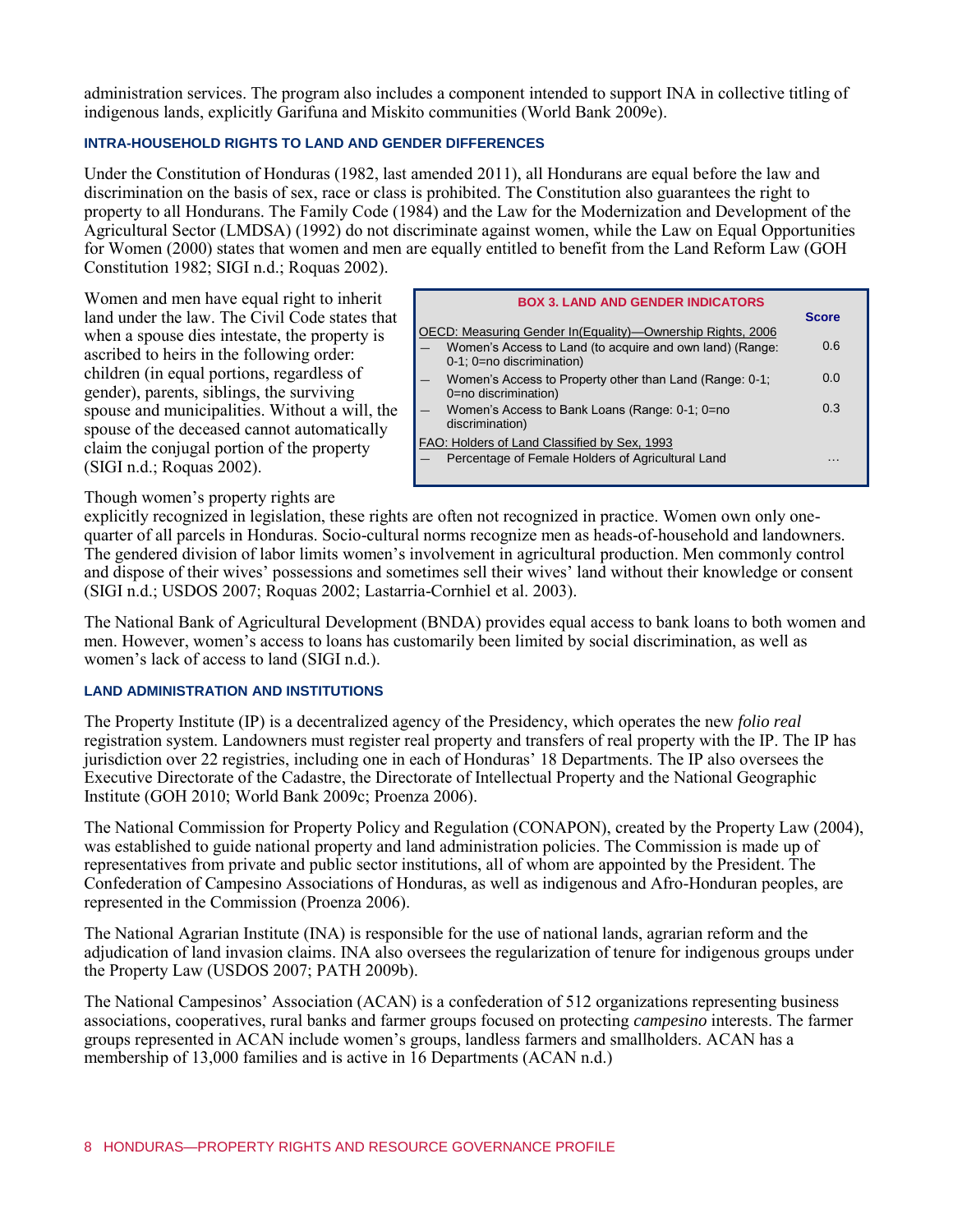#### **LAND MARKETS AND INVESTMENTS**

The continued existence of the *latifundio* system challenges the development of efficient land markets. Large landowners are capable of increasing the size of their holdings through economic, political and coercive pressure. *Campesinos* with usufruct rights are often violently forced to abandon their land, while smallholders who need cash often produce crops for exports and are forced to sell at below-market prices to large landholders (Nelson 2003).

Registration of formal property transactions in both rural and urban areas is a relatively short process, averaging 23 days. The cost of registration, however, is fairly high, averaging 5.6% of the property value (World Bank 2009c).

Mortgage and credit are difficult to obtain due to the unclear nature of land tenure in Honduras. As of 2005, only 5% of the population had access to credit. To mitigate their risk in lending on insecure properties, creditors require guarantees of 150% of the value of loans. In addition, interest rates on mortgages are the highest of any Central American country. Microfinance institutions provide an alternative source of credit for some, though microfinance interest rates are often significant as well (USAID 2005).

The informal land market is strong in both rural and urban areas. Lack of clear land title makes land transactions risky and expensive. Formal land transactions are cumbersome and require compliance with a number of specifications, motivating people to buy and sell urban property on the informal market (USAID 2005; Angel et  $a\hat{1}$ . 2004).

Evidence suggests that farmland leases have increased dramatically over time, but that the overall volume of leases is still quite low. The majority of the growth in leases is in land loans – informal agreements between friends, relatives and neighbors lacking formal documentation – rather than fixed cash leases or sharecropping (Boucher and Barham 2004; Nelson 2003).

During the administration of Manuel Zelaya Rosales, the Honduran Congress enacted Decree 18-2008, establishing a legal basis for the government to expropriate lands under specific circumstances for redistribution to those who had historically lived on the land and/or those who farmed the land for subsistence (ARSN 2011).

The redistribution and titling process was stalled when the Micheletti and Lobo regimes ousted Zelaya in a military coup. In response, thousands of *campesinos* peacefully occupied the land they believed that Decree 18- 2000 had granted them (Kryt 2011).

In January 2011, the Supreme Court declared Decree 18-2008 to be unconstitutional. The government has since arrested a number of community members in the Bajo Aguán area on charges that include land seizure and illegal construction, and for resisting eviction orders executed by private security forces and by the police and Honduran navy. Local communities have alleged widespread human rights violations and escalating violence by the government and private actors, including murder, torture, forced evictions and sexual abuse. The communities maintain that the government has not sought to prosecute the perpetrators of this alleged violence (FIAN International 2011).

#### **LAND DISPUTES AND CONFLICTS**

Conflicts over land are common in Honduras, with increased conflict since 2008. These frequently involve actions by government and business interests that threaten lands held by indigenous and ethnic groups. Community leaders opposed to land acquisitions have been subject to intimidation and violence. In 2005, an arson attack destroyed the home of a Garifuna leader. In 2006, another Garifuna community leader was allegedly forced at gunpoint to sign over community land. Also in 2006, armed paramilitaries entered the community of San Juan and fenced a section of land desired by a privately owned real estate company, PROMOTUR (MRG 2008).

Violent disputes between squatters, landowners and police have also occurred. In 2008, a group of squatters in Tegucigalpa attacked and killed ten family members of a local police chief with whom they had a long-running land dispute. In 2010, police and private security guards allegedly attacked members of a *campesino* group who were attempting to reoccupy a parcel of land from which they had been evicted (Cuevas 2008; WW4 2010).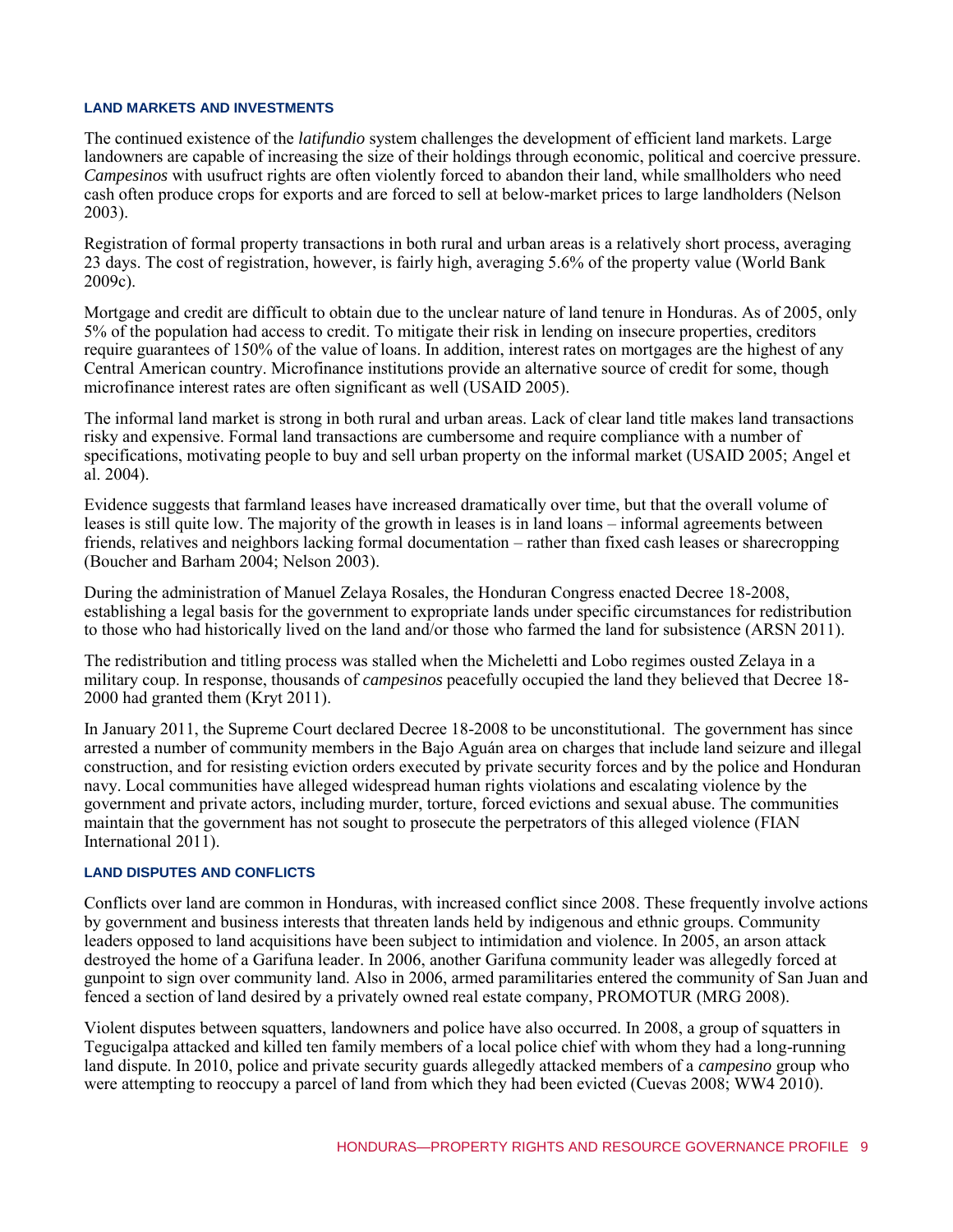In February and March 2011, an international mission composed of six networks and international organizations, including the Association of World Council of Churches, International Federation for Human Rights, and Via Campesina International, conducted a study to evaluate the conflict in Bajo Aguán, and observed a number of human rights violations, including Bajo Aguán peasant workers killed with no investigation or arrests; as well as long-standing harassment and threats against those belonging to peasant organizations (FIAN 2011).

Widespread disputes over titles resulted from the former system of registration called *folio personal*. In an effort to reverse citizens' growing distrust in the registry, the government transitioned to the *folio real* system in the Property Law of 2004. Conflicts resulting from either system are resolved by the courts (World Bank 2009c; PATH 2009b).

The Property Law (2004) regularized the land dispute resolution process. Under the law, land disputes may be settled through: (1) conciliation, (2) arbitration, and (3) abbreviated court proceedings. If conciliation fails, the disputing parties may move to arbitration, and so on. Once a court has ruled on a land dispute, the ruling may only be appealed to the Honduran Supreme Court (GOH Property Law 2004; LaMirand 2009).

#### **KEY LAND ISSUES AND GOVERNMENT INTERVENTIONS**

Through various programs in 2006, the government regularized tenure for thousands of people by granting title deeds to individuals and organizations of *campesinos* or indigenous groups. Of particular importance, the *Proyecto de Acceso a la Tierra* (PACTA), a public-private partnership with the World Bank and FAO from 2000 to 2006, attempted to pick up where land reform left off. Instead of distributing state-owned lands to *campesinos* at no cost, PACTA supported the acquisition of land by self-organized landless and land-poor households. Loans from private funds were utilized to purchase land while public funds managed by the National Agrarian Institute were used to provide technical assistance and loans for complementary investments in agricultural production (World Bank-IMF 2007; World Bank 2007a).

PACTA was renewed for three years (2010–2013) at a total cost of US \$10 million. The project operates in 12 Departments (PACTA 2010).

#### **DONOR INTERVENTIONS**

The World Bank has supported two large land-related projects in Honduras:

- 1. The Rural Land Management Project (PAAR) ran from 1997 to 2004 and was funded at US \$42.3 million. The project focused on the modernization of land administration and natural resource management. According to FAO and the World Bank, the project achieved satisfactory results and had a substantial impact on institutional development (Proenza 2006).
- 2. Phase I of the Land Administration Program (PATH) ran from 2004 to 2010, with funding of approximately US \$38.9 million. One of the program's main accomplishments is the development of a new registration system known as *folio real* that connects registry and cadastral records in one central database. As of 2010, Phase II of PATH was in the World Bank pipeline. Phase II, funded at US \$30 million, will continue to promote cadastral surveying, titling and registration processes, as well as improve transparency of and access to land administration services (PATH 2009a; World Bank 2009c; World Bank 2009e).

# **2. FRESHWATER (LAKES, RIVERS, GROUNDWATER)**

#### **RESOURCE QUANTITY, QUALITY, USE AND DISTRIBUTION**

Honduras has abundant water resources (13,504 cubic meters per capita) and is home to most of Central America's watersheds. The country is divided into two broad regions: the Atlantic side and the Pacific side. The Atlantic side contains 13 river basins that produce 87% of Honduras' surface runoff, while the Pacific side contains five major watersheds that produce 13% of the country's surface runoff. The Atlantic side is regularly hit by tropical storms and hurricanes, resulting in extensive damage to infrastructure and agricultural systems. Parts of the country are prone to drought (World Bank 2010a; FAO 2000; EC 2007).

Honduras has extensive surface and groundwater resources. Of the country's 19 river systems, 87% drain into the Caribbean Sea, while the remaining 13% flow into the Gulf of Fonseca on the Pacific Ocean. Lake Yojoa is the country's only natural lake. Precise data on the country's groundwater resources is not available; however,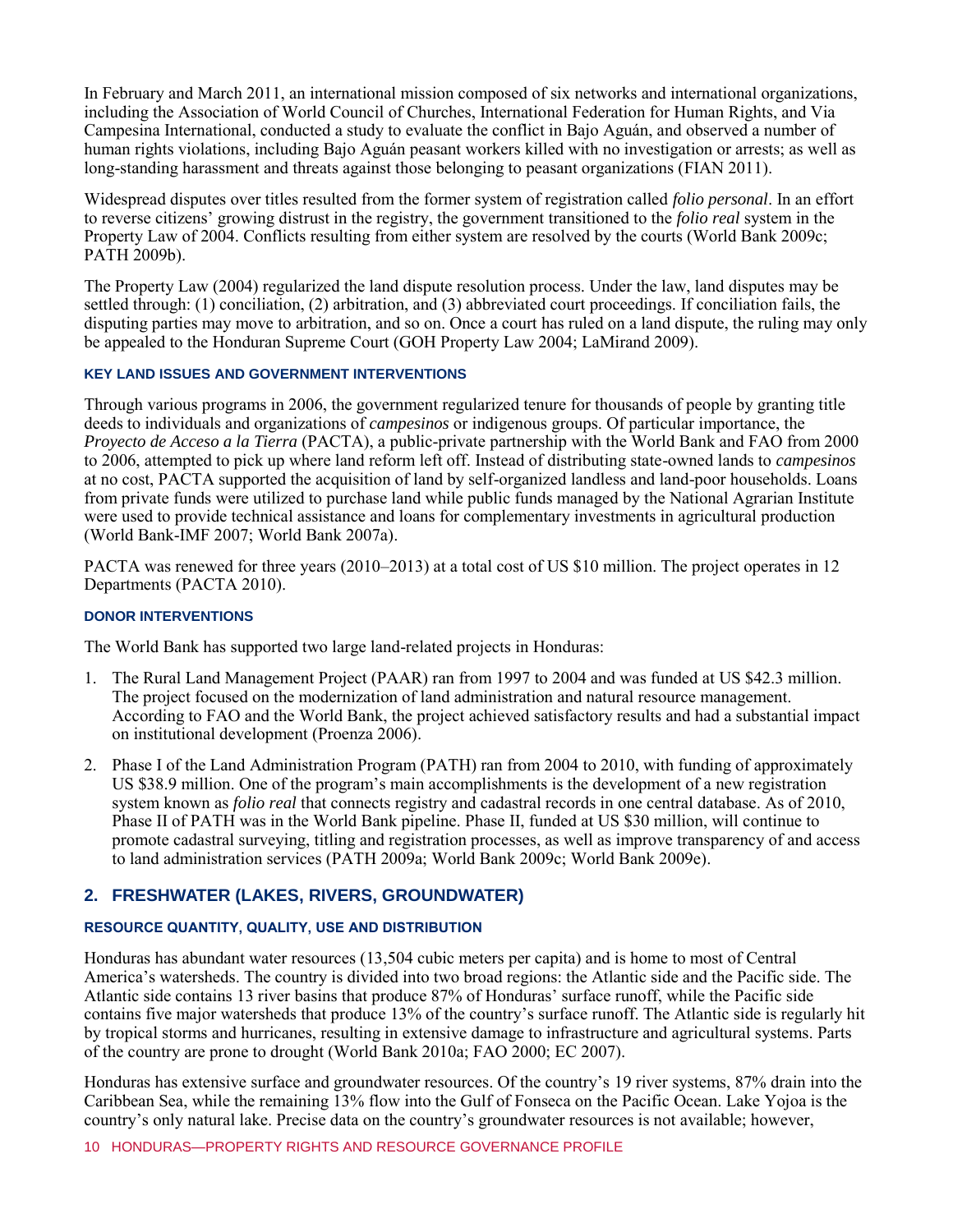groundwater is estimated to be abundant in the lowlands of the Atlantic side. In the interior highlands and on the Pacific side, extensive irrigation has significantly reduced groundwater levels (FAO 2000).

Honduras has the second lowest amount of water per capita in Central America due to mismanagement of and pressure on water resources. Of total annual freshwater withdrawal, approximately 80% is used for agriculture, 8% is used for domestic needs and 12% is used by industry. More than 90% of total water use is from surface water. Groundwater is primarily used by communities without access to water systems, urban industries and farmers during the dry seasons. An estimated 95% of the urban population and 81% of the rural population have access to an improved water source. There are high rates of intestinal diseases and diarrhea in areas with limited access to water and sanitation services (World Bank 2010a; UN 2006; EC 2007).

Environmental stress has negatively affected Honduras' surface and groundwater resources. Water resources are polluted by toxic pesticides used for agricultural production and untreated effluents from mining, especially along the Gulf of Fonseca. Untreated sewage is released into surface waters, leading to disease and eutrophication. In addition, deforestation has significantly increased soil erosion and sedimentation of rivers and streams. This has dried up streams, reduced the storage capacity of reservoirs and reduced biodiversity. Extensive hydroelectric development has also affected the quality of the water and surrounding environment (EC 2007; Krchnak 2007).

The hydroelectric potential of Honduras is 4645 megawatts. The country has four hydroelectric plants, the largest of which is El Cajón (300 megawatts) followed by Rio Lindo (80 megawatts), Canaveral (28.5 megawatts); and Loquat (22.5 megawatts). Many other small and medium-sized hydroelectric projects are currently being developed (EC 2007; FAO 2000).

#### **LEGAL FRAMEWORK**

The General Water Law, approved by the Honduran Congress in August 2009, replaced the National Water Use Law (1927). The National Water Use Law (1927) controlled water use, but lacked integrated management of water resources and allowed for unrestricted exploitation of groundwater resources. Under the General Water Law, a decentralized National Water Authority will replace the existing General Directorate of Water Resources (DGRH) and will be responsible for the use, operation, applications and any other forms of water resources exploitation (GOH General Water Law 2009a; Krchnak 2007).

The Water Framework Law (2003) decentralized water supply management from The National Autonomous Service of Aqueducts and Sewerage Service (SANAA) to municipalities (active until 2008). In addition, the law memorializes the primacy of human water consumption (GOH Water and Sanitation Law 2003).

Honduras shares watersheds and rivers with Nicaragua, Guatemala and El Salvador, but has no international agreement regulating the joint utilization and management of shared water resources (FAO 2000).

#### **TENURE ISSUES**

Under the General Water Law (2009), the right to water is a human right guaranteed by the State. Rights to both surface water and groundwater vest with the state. The law states that water is a social resource and calls for equal access to water resources. The law states that human water consumption is privileged over other uses. In addition, the law establishes a National Water Authority to replace the DGRH, which is under the Ministry of Natural Resources and Environment (SERNA) (GOH General Water Law 2009a).

Under the Water Framework Law of 2003, municipalities have preference over all other users for the purpose of providing water for human consumption or discharge of sewage (GOH Water and Sanitation Law 2003).

#### **GOVERNMENT ADMINISTRATION AND INSTITUTIONS**

The General Water Law (2009) established a decentralized National Water Authority to replace the DGRH. The National Water Authority will regulate and provide oversight of water sector institutions (GOH General Water Law 2009a).

HONDURAS—PROPERTY RIGHTS AND RESOURCE GOVERNANCE PROFILE 11 Under the Water Framework Law, municipalities are responsible for water provision subject to national water policy as governed by the National Water and Sanitation Council (CONASA) and regulated by the Potable Water and Sanitation Regulatory Agency (ERSAPS). CONASA is responsible for planning, financing and developing strategy and norms, while ERSAPS is responsible for sector regulation and control (GOH 2005).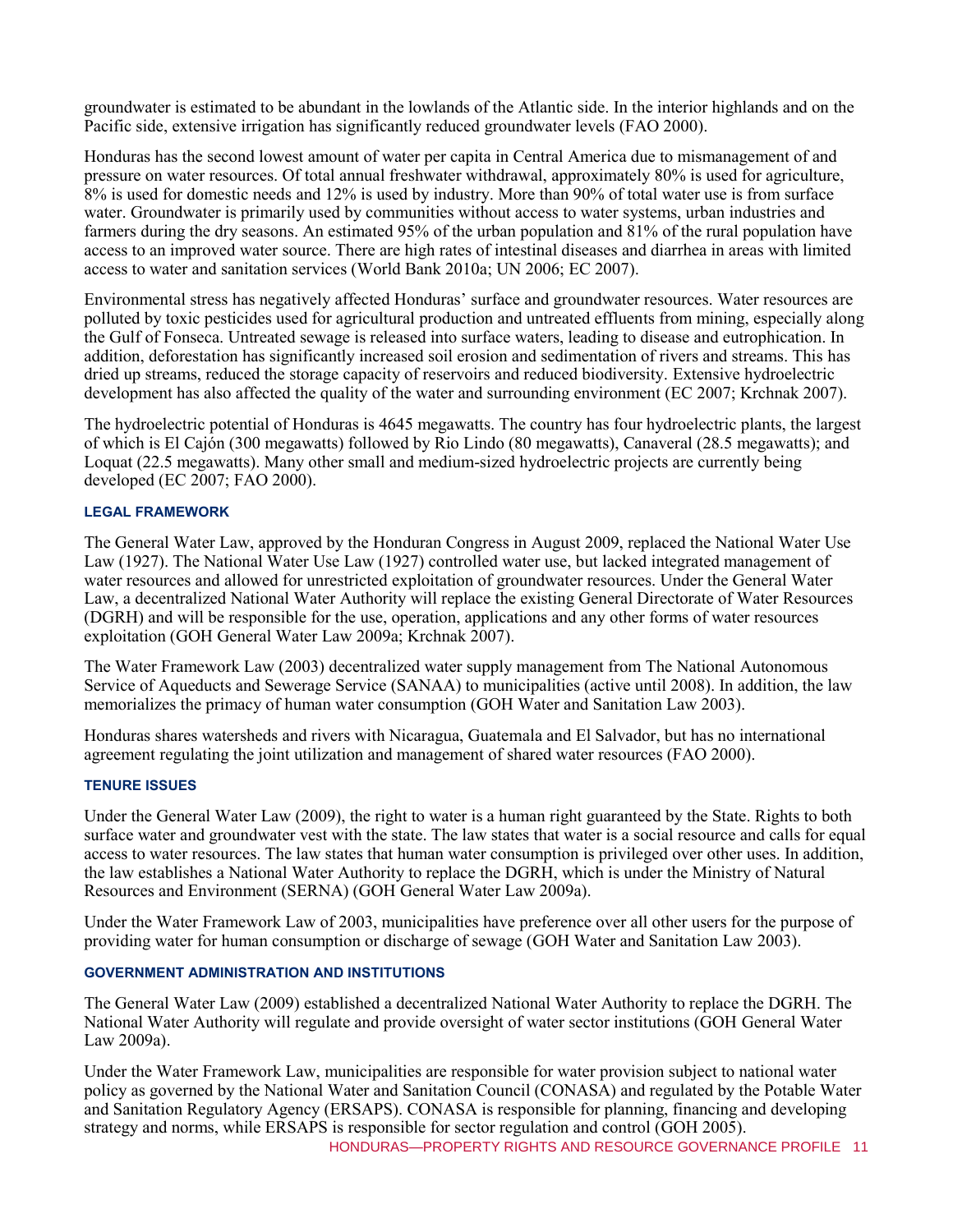Additional water sector institutions include:

- 1. The General Directorate of Water Resources (DGRH), made obsolete by the General Water Law (2009), granted water concessions for use of water outside of potable water supply and sanitation sectors, which is under SERNA. DGRH has been replaced by the National Water Authority.
- 2. The General Directorate for Impact Assessment and Environmental Control (DECA) and the Centre for the Study and Control of Contaminants (CESCCO), which is under SERNA, are responsible for addressing environmental problems and pollution.
- 3. The Department of Public Works, Transport and Housing (SOPTRAVI) is responsible for flood control, drainage and land reclamation.
- 4. The National Autonomous Service of Aqueducts and Sewerage Service (SANAA) provides technical assistance to municipalities. Prior to implementation of the Water Framework Law, SANAA provided piped water and sewer services throughout the country.
- 5. The National Electricity Company (ENEE) oversees energy development and hydroelectric projects.

In rural areas, the Water Management Board (JAA) controls water use. The boards are controlled by regulations and supported with technical and administrative assistance by SANAA, which also operates many of the urban water and sanitation systems (FAO 2000; GOH 2005).

#### **GOVERNMENT REFORMS, INTERVENTIONS AND INVESTMENTS**

Recently, the GOH and the private sector have made significant investments in the construction of hydro-electric dams. With foreign bi-lateral and private sector assistance, the GOH plans to implement dam and irrigation projects on several rivers, including a three-dam project on the Patuca River funded by the transnational Chinese company Sincohydro. Opposition from local communities has delayed projects in some cases (El Heraldo 2009; El Heraldo 2010a; La Tribuna 2010).

The Honduran Water Platform, with assistance from the government, was created to promote integrated water resources management. The Platform assisted enactment of the new Water Framework Law of 2003 and capacity building for watershed groups (Plataforma del Agua de Honduras 2004).

From 1998 to 2000, the Honduran Ministry of Health and the Swiss Agency for Development and Cooperation jointly managed the Rural Water and Sanitation Project (PROSAR), which cost approximately US \$1.3 million. Through the project, environmental health technicians based in municipal health centers coordinated the construction of water systems, as well as trained and supported communities in maintaining existing water systems (Trevett 2000).

#### **DONOR INTERVENTIONS AND INVESTMENTS**

USAID projects in Honduras support rural water development projects, municipal water supply services and watershed management. USAID's projects include building oxidation ponds to treat waste water, working with the government to train technicians who monitor water quality, local level auditing to improve the sustainable use of natural resources and policy-level assistance to strengthen national environmental management (USAID 2008; USAID 2006).

The World Bank has supported projects that provide technical assistance, large scale investments to support the decentralization of water and sanitation services and efforts to strengthen national and regional institutions. The World Bank currently supports the following projects in Honduras:

- 1. The Water Sanitation Sector Modernization Project (US \$35 million) will run from 2007–2013. The project objectives are to: (1) strengthen municipal water and sanitation service providers and support good governance in water and sanitation; (2) support the sector at the national level; and (3) reduce the nonrevenue water in areas of Tegucigalpa to improve water service quality.
- 2. The Honduras Output-Based Aid (OBA) Project (US \$4.4 million) will run from 2007–2011. The project is aimed at establishing a mechanism for financing sector infrastructure that is efficient and transparent.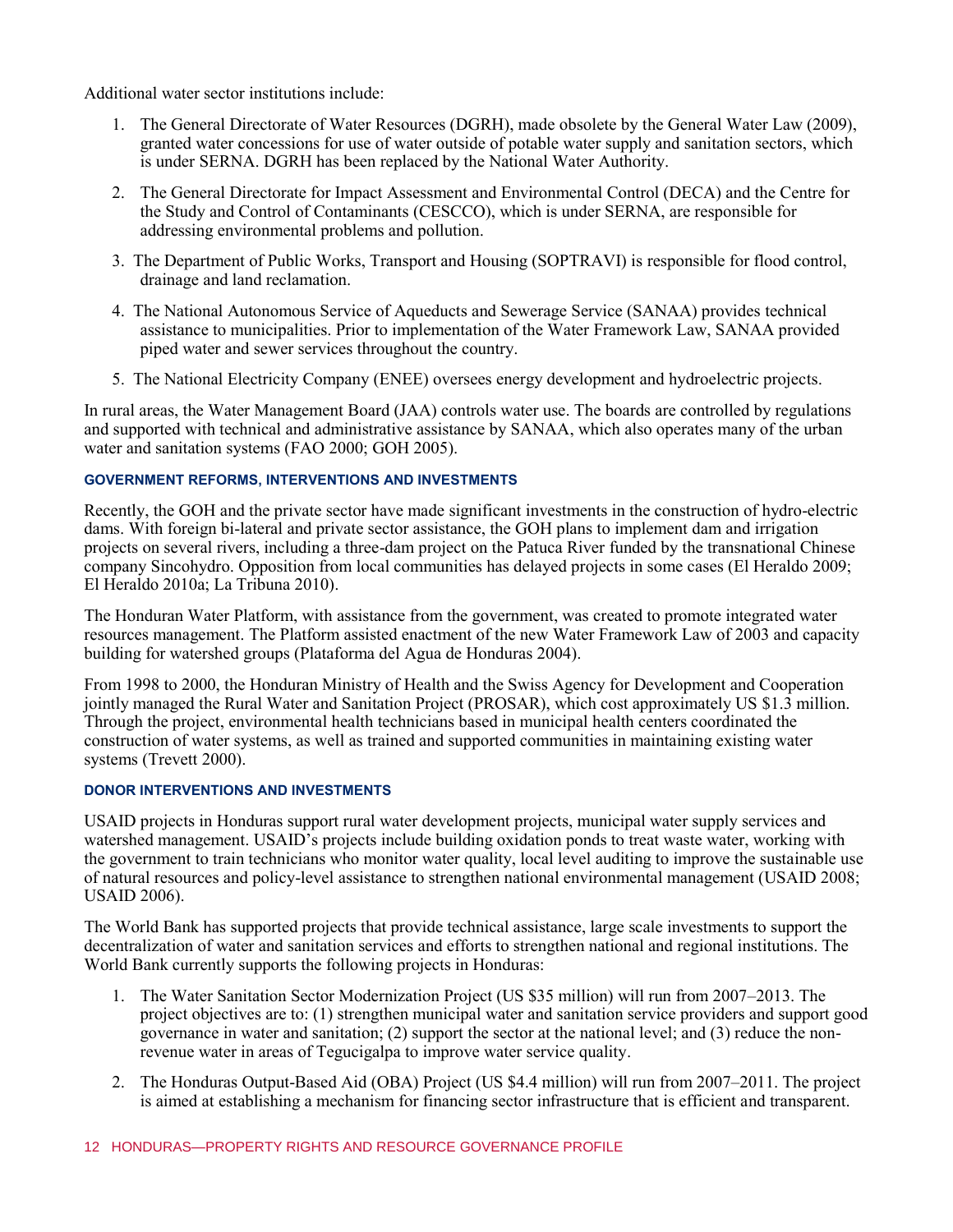- 3. The Barrio-Ciudad Project (US \$16.5 million) will run from 2005–2012. The project supports improvements to urban water and sanitation systems, in addition to other approaches intended to improve quality of life for the urban poor.
- 4. The Rural Infrastructure Project (US \$54.8 million), which will run from 2005–2012, aims to improve the rural poor's access to water and other infrastructure services.
- 5. La Esperanza Hydroelectric Development Project (US \$1.4 million) is slated to run from 2004–2015. The project supports the development of a small, 12 megawatt hydroelectric project in La Esperanza (World Bank 2007c; World Bank 2009b; World Bank 2009d; World Bank 2010b; World Bank 2010c).

The Inter-American Development Bank currently supports two water sector projects in Honduras:

- 1. The Supplemental Water Supply and Sanitation Program (US \$32.5 million), which began in 2007, finances technical assistance and civil works for medium-sized municipalities that are reforming their provision of water and sanitation services.
- 2. The Investment in Water and Sanitation project (US \$2 million) began in 2004. The project supports the consolidation of water and sanitation sector reform (IDB 2010a; IDB 2010b).

The Nature Conservancy has been actively engaged in the Lake Yojoa region by helping a local group develop and implement a watershed strategic plan (Krchnak 2007).

# **3. TREES AND FORESTS**

#### **RESOURCE QUANTITY, QUALITY, USE AND DISTRIBUTION**

Honduras has rich forest resources, with the highest proportion of forest cover of any Central American country. Though estimates vary, the FAO states that forests constitute 41.5% of land area, or approximately 4.6 million hectares. The central coast is made up of grassland, swamps and palm and pine forests. The north-eastern plane is covered with tropical rain forests, grasslands and palm and pine forests. Mangroves line the shore of the Gulf of Fonseca on the southern coast. Forest plantations are not common in Honduras (World Bank 2006a; World Bank 2006b; FAO 2010).

Pressure on forests in Honduras is high. Between 1990 and 2005, the country lost 37% of its forest cover to deforestation. Deforestation, most pervasive in the western and southern regions, is fueled by the conversion of forestland to agriculture or cattle ranching, forest fires, the collection of fuelwood and illegal logging. Farmlands that border forests are one of the major sources of deforestation through expansion of agricultural boundaries, speculative land clearing and extensive livestock breeding (World Bank 2006a; World Bank 2006b; Mongabay.com 2010; USAID 2009; EC 2007).

Of total land area in Honduras, 21% is protected. There are 102 protected areas comprised of both marine and terrestrial environments. Embalse El Cajón National Forest, Olancho National Forest, Patuca National Park, Rio Negro Biological Reserve and Rio Kruta Biological Reserve are among the largest protected terrestrial areas. Many of these areas are threatened by illegal logging, particularly of valuable hardwoods (World Bank 2010a; WRI 2006; Triana 2009; IDB 2008; EIA 2005).

#### **LEGAL FRAMEWORK**

The Constitution of Honduras (1982, amended 2005) declares reforestation and forest conservation to be of public benefit and national interest (GOH Constitution 1982).

The Forest, Protected Areas and Wildlife Law (2007) redefines forest areas and provides for more sustainable use of forest resources. The law abolished the State Forest Administration-Honduran Corporation of Forest Development (AFE-COHDEFOR) and the Department of Protected Areas and Wildlife (DAPVS) and established the Institute of Forest Conservation (ICF) in their place. The law provides more resources for enforcement of forest regulations, as well as harsher penalties against those who commit forest-related crimes. The forest regulations have not yet been promulgated, though a draft has been completed (GOH Forest Law 2007; Pellegrini 2009; GOH 2009b).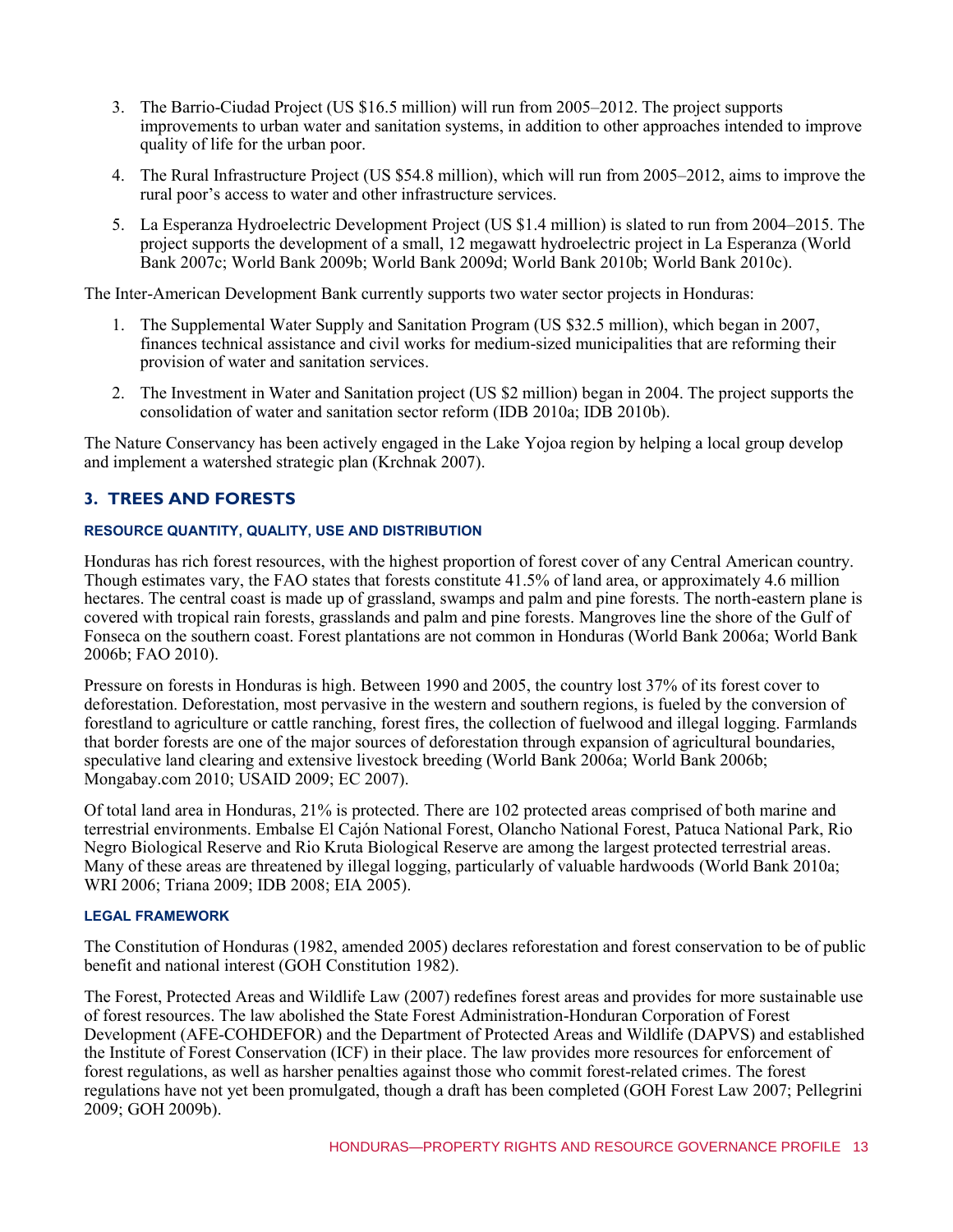Other laws governing forests include: (1) the Cloud Forest Law (1987), which defines specific cloud forests as National Parks, wildlife refuges and biological reserves and declares that they are protected in perpetuity; (2) the General Law of Environment (1993), which states that forests should be used in a sustainable manner. Under the law, the IFC (formerly the Sate Forest Administration) grants licenses to individuals or corporations for logging; and (3) the Law for Sustainable Rural Development (2000), which promotes the participatory management of forests (GOH Cloud Forest Law 1987; GOH Environment Law 1993; GOH Sustainable Rural Development Law 2000).

#### **TENURE ISSUES**

There are two main types of forest tenure: public and private (GOH Forest Law 2007).

**Public Forests**. Public forests include state-owned forests, forests owned by municipalities (including *ejidos*) and any forests granted in concessions. All forests within the national territory that are not owned by an individual or entity are public forests. Nearly 3 million hectares of forest are publicly owned. Corruption in the forest sector and a lack of enforcement capacity have left public forests susceptible to overexploitation and illegal logging (GOH Forest Law 2007; Mongabay.com 2010; FAO 2010; Tucker 1999; EIA 2005).

**Private Forests***.* Private forests belong to a person or entity with legitimate title and registration. Use of forestland is regulated by the Forest Law and subsequent regulations promulgated by ICF. With the aim of regularizing forest tenure, the Forest Law contains a procedure that could result in forfeiture of control of forest land to the state if irregularities of possession or occupation exist. Individuals and tribal communities privately own 1.75 million hectares of forest (GOH Forest Law 2007; FAO 2010; Mongabay.com 2010).

Indigenous groups have rights to forests on lands that they traditionally inhabit. Because the forest regulations have not yet been promulgated, the extent of their rights is unknown (GOH Forest Law 2007).

#### **GOVERNMENT ADMINISTRATION AND INSTITUTIONS**

The Institute of Forest Conservation and Development (ICF), created by the 2007 Forest Law, replaced the State Forest Administration-Honduran Forest Development Corporation (AFE-COHDEFOR). ICF promulgates regulations, executes national policy on forest development and conservation and issues permits for forest extraction to corporations and individuals. It is specifically charged with implementing the National Forest Program (PRONAFOR) (Global Witness 2009; GOH Forest Law 2007; GOH 2009b).

Two additional government agencies, the National Forest Consultant Committee (COCONAFOR) and the National Committee for PRONAFOR (CONAPROF) work with the ICF in forestry management, planning and administration. COCONAFOR is also the seat of the Honduran Forestry Agenda (AFH), an agency that has worked closely with the FAO to develop national forestry priorities. It is not yet clear how all national level agencies and programs will be integrated, though the AFH has proposed developing a coordination unit housed in the ICF (GOH 2009b).

The Forest Law (2007), Article 21, calls for the creation of national, departmental, municipal and communitylevel Forest, Protected Areas and Wildlife Consultation Committees to ensure local information from the field flows up to the national level and is acted upon. The committees are expected to monitor both compliance and performance of the various stakeholders in the sector (Global Witness 2009).

The Regional Agroforestry Cooperative of Atlantic Honduras (COATLAH) is a cooperative timber service organization based in La Ceiba. COATLAH often acts as an intermediary to assist other groups in obtaining forest use rights from the government (Prins et al. 2001).

#### **GOVERNMENT REFORMS, INTERVENTIONS AND INVESTMENTS**

The abolition of AFE-COHDEFOR was met by nearly unanimous approval, as the agency had been plagued with corruption. In 2007, the GOH also indicated that 1% of the state budget would be dedicated to reforestation and protection, and that the army would be used to enforce protection. While the declaration in regard to the budget was repeated on numerous occasions, only one-sixth of the promised amount had been disbursed as of 2007. Of that amount, 70% was absorbed by the military, though there is no evidence that enforcement of logging regulations has improved (Pellegrini 2009).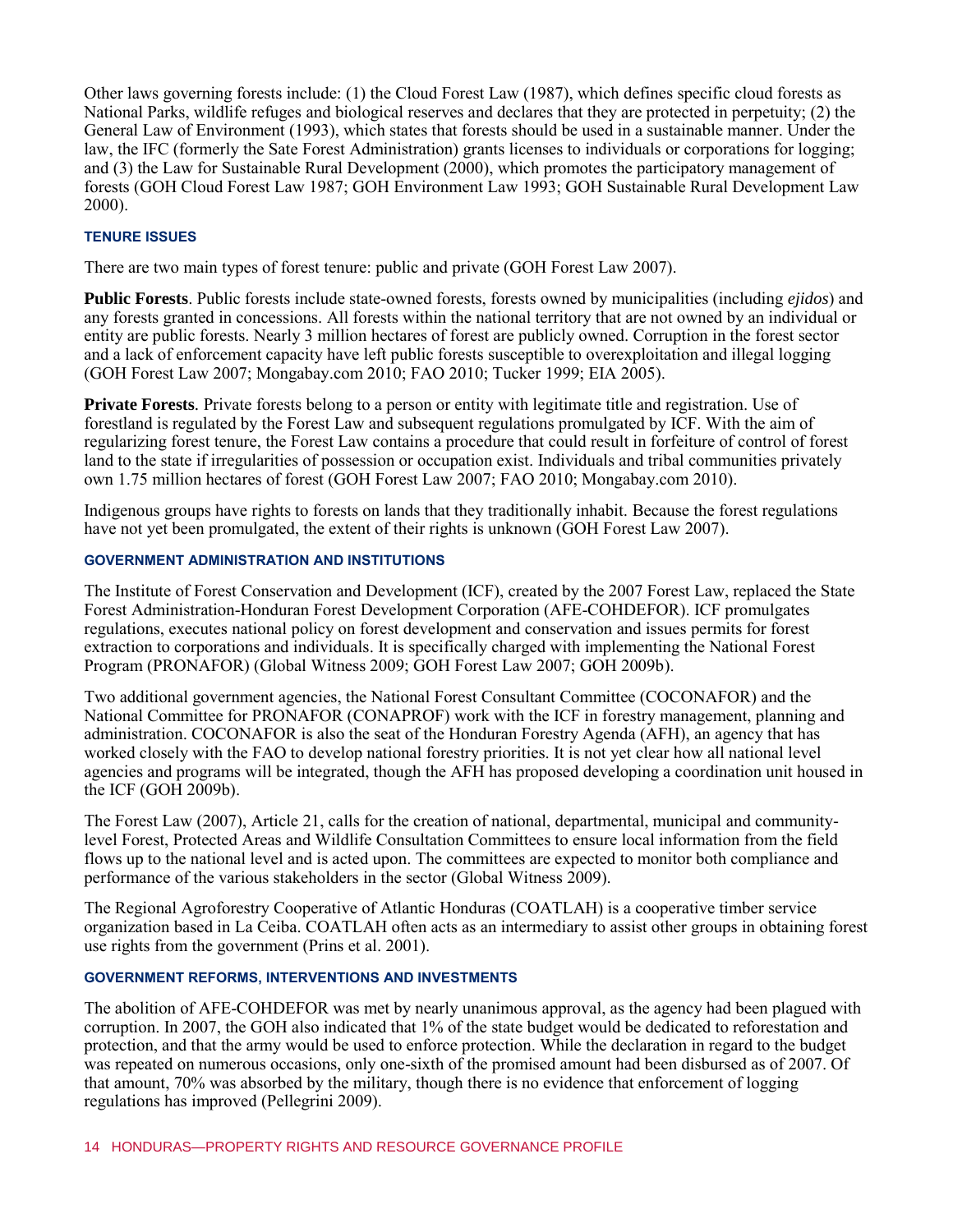The GOH has both short term (2009–2011) and long term (2008–2021) strategic plans for forest conservation, protected areas and wildlife preservation. The ICF is charged with implementing these with guidance from PRONAFOR (GOH 2009b).

In 2009, the GOH submitted a Readiness Plan Idea Note (R-PIN) to the World Bank. The R-PIN is an expression of interest for participation in the Forest Carbon Partnership Facility (FCPF) program, a World Bank program (GOH 2009c).

#### **DONOR INTERVENTIONS AND INVESTMENTS**

USAID supports demonstration activities to educate communities on sustainable forest management and use, including sustainable fuelwood extraction. In addition, USAID supports training for community volunteer brigades on forest fire response (USAID 2010).

Through its new Assistance Agreements (2009-2013), USAID will partner with the Government of Honduras's Forest Conservation Institute and the Ministry of Natural Resources and Environment to implement relevant natural resources policies at the national and local levels. These policies focus on biodiversity conservation and protected area management under the forestry, wildlife, and conservation laws (USAID n.d.).

In addition, USAID will strengthen the capacity of the GOH and nongovernmental organizations responsible for managing a set of high-priority and biologically significant protected areas with high tourism potential (USAID n.d.).

The World Bank supports sustainable forest management and forest conservation through the Pico Bonito Sustainable Forestry Project (US \$8.3 million), which began with a seed grant from the Government of Japan and now operates primarily through private financing. The project, slated to run from 2006 to 2017, aims to generate emissions reductions equivalent to 850,000 tons of carbon dioxide by 2017. At the same time, the project supports the restoration of degraded forest habitats and the establishment of sustainable income generation (World Bank 2006a; World Bank 2006b).

The Olancho Environmentalist Movement (MAO) and the Campamento Environmentalist Movement are provincial-level conservation groups. Members of the organizations have been threatened, intimidated and killed for campaigning against deforestation, logging and mining activities, for highlighting the damage done by commercial interests to their environment and for bringing international attention to their cause. As of 2006, ten members of these groups have been killed (Parra 2007; Porritt 2007; Pellegrini 2009).

# **4. MINERALS**

#### **RESOURCE QUANTITY, QUALITY, USE AND DISTRIBUTION**

The mineral industry accounted for about 0.8% of GDP in Honduras in 2009, dropping from 1.2% in 2006-2007. Honduras produces aggregate mineral materials, cement, clay, copper, gold, gypsum, iron oxide, lead, limestone and zinc. The USGS does not consider Honduras to have significant trade in mineral products (Wacaster 2010).

Approximately 30% of total land area has been granted in mining concessions, largely to multinational mining corporations from Canada and the United States. Gold mining is the main mineral development sector in Honduras, but other significant minerals are silver, gold, zinc, rhyolite, gypsum, iron oxide and lead. Goldcorp Inc., a Canadian company, ran the San Martin Mine, but underwent reclamation and closure activities in 2007. Yamana Gold Inc., a Canadian company, operates the San Andres open-pit mine in the Trifmio District. The expected life of the mine is five years, with estimated gold production of 2000 kilograms for 2009. Breakwater Resources, Ltd., also of Canada, operates the El Mochito Mine, which produces lead, silver and zinc (Power 2008; Cuffe 2005; Wacaster 2008; USGS 2008).

Gold producers in Honduras utilize techniques that cause extensive environmental damage. Local communities have decried the use of cyanide to separate gold flecks from rock, and the heavy use of water in arid regions. In 2010, the Honduran Environmental Prosecutor filed charges against Entremares – a subsidiary of Goldcorp Inc. – for severe water contamination near the San Martin gold mine. The charges were brought against two executives from Entremares and a former DEFOMIN official (Buncombe 2006; Rights Action 2009; Rights Action 2008; CAFOD 2010).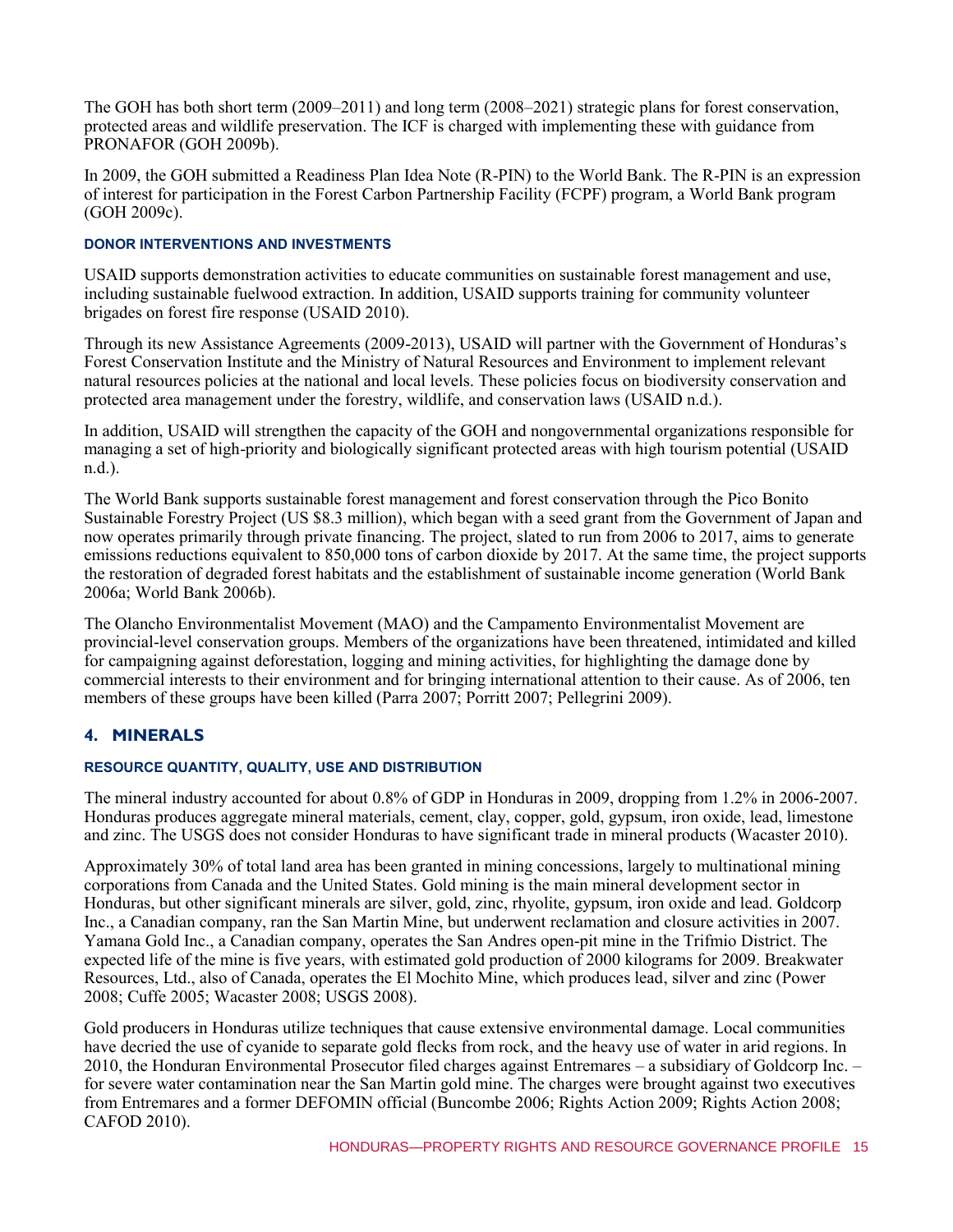#### **LEGAL FRAMEWORK**

Under the Constitution of Honduras (1982), mining activities are regulated by law. According to the Mining Law (1998), the state owns all minerals, petroleum, hydrocarbon and gas deposits within its territory. The law classifies mining activities into: prospecting, exploration, exploitation, processing and commercialization. The law was struck down by a ruling of the Supreme Court (GOH Constitution 1982; Martindale-Hubbell 2008).

A new Mining Law was introduced to Congress that includes environmental regulations, an income tax and increased municipal taxes. The law restricts the operation of open-pit mines and gives greater importance to environmental concerns. In addition, the law calls for the creation of an Institute of Geology and Mines to replace DEFOMIN. As of April 2010, the law was stalled by Congress' inability to reconcile the competing interests of mining companies and environmental groups (El Heraldo 2010b).

#### **TENURE ISSUES**

**Concessions***.* Honduras may grant divisible concessions to individuals or entities that can range from 100 to 1000 hectares, or more in the continental shelf. Mining concessions may be alienated, transferred or encumbered and must be registered. Holders of mining concessions must pay an annual fee per hectare and minimum annual production is required. In case of noncompliance, the annual fee may be increased. Concessions may be terminated by cancellation, nullity and waiver (Martindale-Hubbell 2008).

**Operation contracts***.* Operation contracts for exploration or exploitation of petroleum are limited to a maximum of 100,000 hectares onshore and 200,000 hectares offshore, and may be assigned. Exploration may last four years, renewable for an additional two years. If oil is found, the contractor can enter into a 20-year exploitation contract renewable for five additional years. The State agrees to compensate the contractor until the contractor reaches profitability, but the contractor may have to reimburse that compensation through local distribution. In most instances, all equipment and installations must be turned over to the state at the termination of the operation contract (Martindale-Hubbell 2008).

**Prospecting***.* No contract or concession is required for prospecting in Honduras, except in lands covered by a valid permit of exploration, or by a valid concession of exploitation. More than 2000 families make a living through the artisanal mining of gold along the Guayape, Guayambre and Patuca rivers (Martindale-Hubbell 2008).

#### **GOVERNMENT ADMINISTRATION AND INSTITUTIONS**

The Executive Director of Mining Development (DEFOMIN) is responsible for managing the mineral industry. DEFOMIN is charged with the promotion of mining in Honduras, as well as with monitoring the impact of the sector. Concessions must be registered by the holder with the Public Registry of Mining Rights (Wacaster 2008; Martindale-Hubbell 2008).

#### **GOVERNMENT REFORMS, INTERVENTIONS AND INVESTMENTS**

The Supreme Court of Justice declared the Mining Law partially unconstitutional in 2006, invalidating thirteen articles, including the provision that allows mining companies free access to water. Following this action, reforms to the law prohibited open-pit mining and the use of chemicals such as cyanide, mercury and arsenic. As of April 2010, however, these reforms were stalled in the Honduran Congress (Martindale-Hubbell 2008; CCODP 2007; May I Speak Freely 2006).

While previous governments had announced plans to implement a moratorium on new oil exploration activities, the opening of any new open-pit mines, and any commercial-scale cyanide processing, those restrictions are not in place today (Wacaster 2008).

#### **DONOR INTERVENTIONS AND INVESTMENTS**

None found.

#### **5. DATA SOURCES (SHORT LIST)**

Angel, Shlomo, with K. Bartley, M. Derr, A. Malur, J. Mejía,, P. Nuka, M. Perlin, S. Sahai, M. Torrens, and M. Vargas.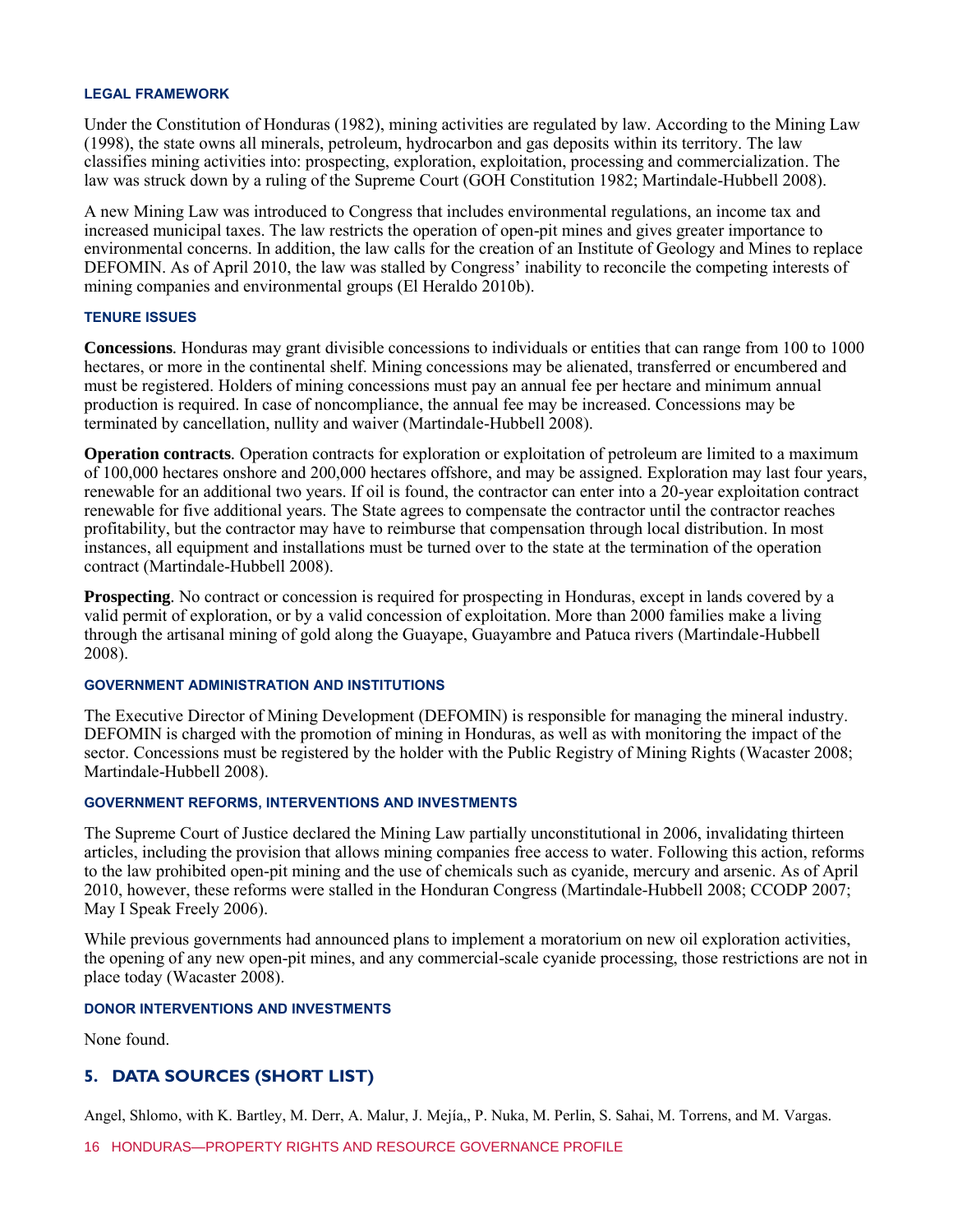2004. Rapid Urbanization in Tegucigalpa, Honduras: Preparing for the Doubling of the City's Population in the Next Twenty-Five Years. Woodrow Wilson School of Public and International Affairs, Princeton University. Princeton, NJ: Princeton University. [http://wws.princeton.edu/research/final\\_reports/wws591g\\_f03.pdf](http://wws.princeton.edu/research/final_reports/wws591g_f03.pdf) (accessed 28 October 2010).

Nelson, Richard T. 2003. Honduras country brief: property rights and land markets. Madison, Wisconsin: University of Wisconsin Land Tenure Center.<http://minds.wisconsin.edu/handle/1793/23054>(accessed 8 November 2010).

# **6. DATA SOURCES (COMPLETE LIST)**

ACAN. *See* National Campesinos' Association.

- Angel, Shlomo, with K. Bartley, M. Derr, A. Malur, J. Mejía,, P. Nuka, M. Perlin, S. Sahai, M. Torrens, and M. Vargas. 2004. Rapid Urbanization in Tegucigalpa, Honduras: Preparing for the Doubling of the City's Population in the Next Twenty-Five Years. Woodrow Wilson School of Public and International Affairs, Princeton University. Princeton, NJ: Princeton University. [http://wws.princeton.edu/research/final\\_reports/wws591g\\_f03.pdf](http://wws.princeton.edu/research/final_reports/wws591g_f03.pdf) (accessed 28 October 2010).
- Atlantic Regional Solidarity Network. 2011. Human rights delegation to Honduras visits Zacate Grande. 25 January. <http://arsncanada.blogspot.com/2011/01/human-rights-delegation-to-honduras.html>(accessed March 19, 2011).
- Boucher, Stephen and Bradford Barham. 2004. Land market liberalization and wealth differentiated land access: panel evidence from Honduras and Peru. Paper presented at the American Agricultural Economics Association Annual Meeting, Denver, Colorado, 1–4 August.<http://ageconsearch.umn.edu/bitstream/20021/1/sp04bo05.pdf>(accessed 23 November 2010).
- Buncombe, Andrew. 2006. The world's riches and the poor: dark side of the gold rush. *The Independent*, 11 May. [http://](http://www.independent.co.uk/news/world/americas/the-worlds-riches-and-the-poor-dark-side-of-the-gold-rush-477697.html)  [www.independent.co.uk/news/world/americas/the-worlds-riches-and-the-poor-dark-side-of-the-gold-rush-](http://www.independent.co.uk/news/world/americas/the-worlds-riches-and-the-poor-dark-side-of-the-gold-rush-477697.html)[477697.html](http://www.independent.co.uk/news/world/americas/the-worlds-riches-and-the-poor-dark-side-of-the-gold-rush-477697.html) (accessed 23 March 2009).
- CAFOD. *See* Catholic Overseas Development Agency.
- CCODP. *See* Canadian Catholic Organization for Development and Peace.
- CIA. *See* Central Intelligence Agency.
- Canadian Catholic Organization for Development and Peace. 2007. Mining for Justice: The Struggle of Honduran Civil Society for Responsible Mining. A Report on an MPs' Fact-Finding Mission on Mining in Honduras, September 9– 13, 2007. Ottawa, Ontario, Canada: Canadian Catholic Organization for Development and Peace <http://www.devp.org/devpme/eng/advocacy/doc/Hondurasreport.pdf>(accessed 10 June 2009).
- Catholic Overseas Development Agency. 2010. Goldcorp staff faces criminal charges over mine pollution in Honduras. Mines and Communities.<http://www.minesandcommunities.org/article.php?a=10373>(accessed 12 October 2010).
- Central Intelligence Agency. 2010. Central America and the Caribbean: Honduras*. The World Factbook.* Washington, DC: CIA.<https://www.cia.gov/library/publications/the-world-factbook/geos/ho.html>(accessed 23 September 2010).
- Cuevas, Freddy. 2008. At least 10 killed in Honduran land dispute. *USA Today*, 4 August[. http://www.usatoday.com/news](http://www.usatoday.com/news/topstories/2008-08-04-3515660665_x.htm) [/topstories/2008-08-04-3515660665\\_x.htm \(](http://www.usatoday.com/news/topstories/2008-08-04-3515660665_x.htm)accessed 11 June 2009).
- Cuffe, Sandra. 2005. Mining in Honduras. San Francisco, CA; Global Exchange. [http://www.globalexchange.org/countries](http://www.globalexchange.org/countries/americas/honduras/Mining.html) [/americas/honduras/Mining.html](http://www.globalexchange.org/countries/americas/honduras/Mining.html) (accessed 28 May 2009).
- de Janvry, Alain, Elisabeth Sadoulet, and Wendy Wolford. 1998. From state-led to grassroots-led land reform in Latin America. Paper prepared for the WIDER-FAO Workshop on 'Access to Land,' Santiago, Chile, 27–29 April.
- EC. *See* European Commission.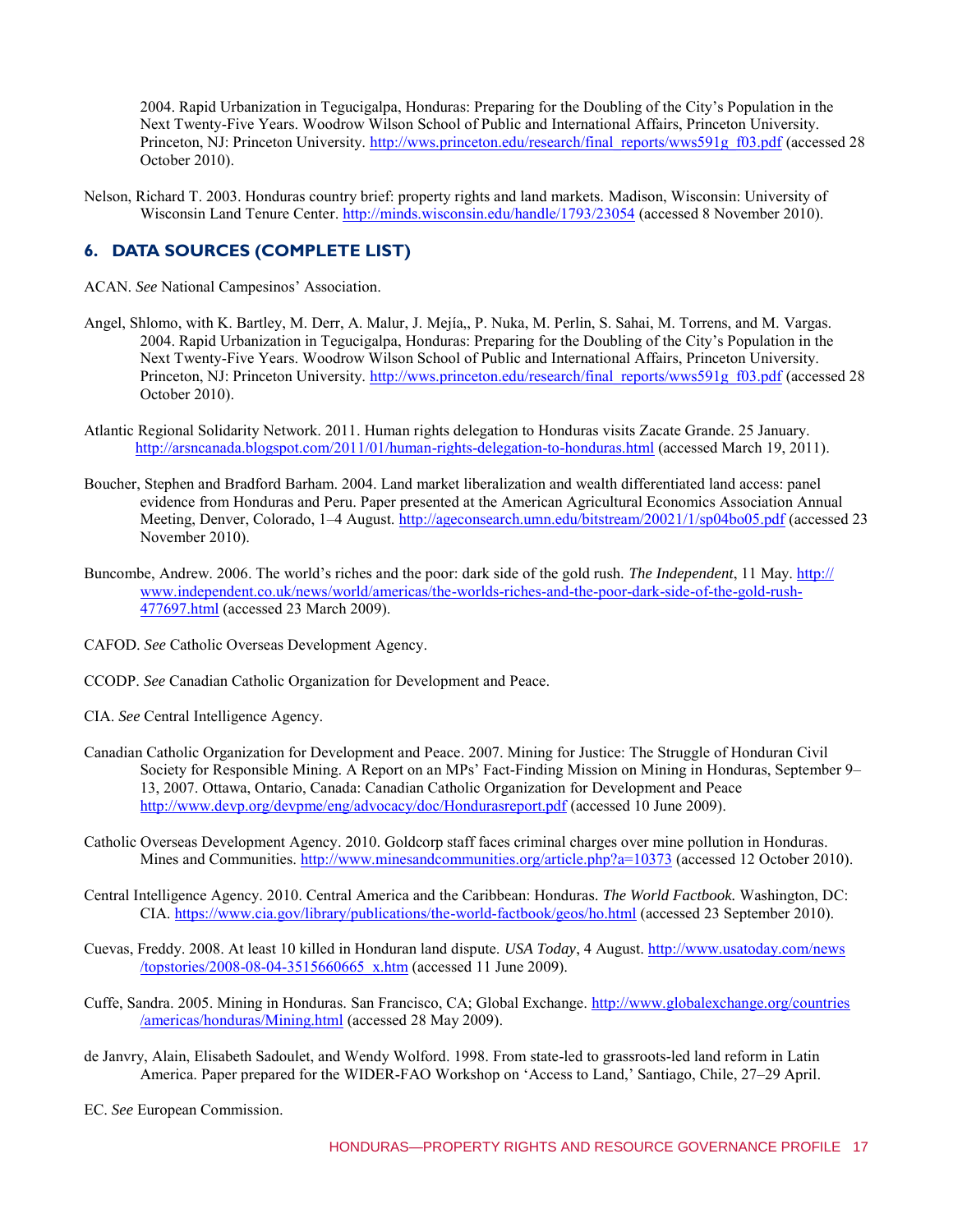- EIA. *See* Environmental Investigation Agency.
- Environmental Investigation Agency. 2005. The Illegal Logging Crisis in Honduras. Washington, DC: EIA. [http://www.eia](http://www.eia-global.org/PDF/report-HondurasEng-forests-Nov05.pdf)[global.org/PDF/report-HondurasEng-forests-Nov05.pdf \(](http://www.eia-global.org/PDF/report-HondurasEng-forests-Nov05.pdf)accessed 5 November 2010).
- *El Heraldo*. 2010a. Contratos en último debate. September 1.
	- <http://www.elheraldo.hn/Pa%C3%ADs/Ediciones/2010/09/02/Noticias/Contratos-en-ultimo-debate>(accessed 22 March 2011).
- \_\_\_\_\_.2010b. Ley de minería: un dolor de cabeza para diputados. April 21. [http://www.elheraldo.hn/Pa%C3%ADs](http://www.elheraldo.hn/Pa%C3%ADs/Ediciones/2010/04/22/Noticias/Ley-de-mineria-un-dolor-de-cabeza-para-diputados) [/Ediciones/2010/04/22/Noticias/Ley-de-mineria-un-dolor-de-cabeza-para-diputados](http://www.elheraldo.hn/Pa%C3%ADs/Ediciones/2010/04/22/Noticias/Ley-de-mineria-un-dolor-de-cabeza-para-diputados) (accessed 5 November 2010).
- \_\_\_\_\_. 2009. Más de 200 megas con Llanitos y Jicatuyo. 26 January.<http://www.elheraldo.hn/content/view/full/73211> (accessed 22 March 2011).
- European Commission. 2007. Honduras: country strategy paper 2007–2013[. http://www.eeas.europa.eu/honduras/csp](http://www.eeas.europa.eu/honduras/csp/07_13_en.pdf)  $/07$  13 en.pdf (accessed 27 October 2010).
- FAO. *See* Food and Agriculture Organization.
- FIAN. *See* Food First Information and Action Network.
- Food and Agriculture Organization. 2000. Aquastat. Honduras. Rome: FAO. [http://www.fao.org/nr/water/aquastat](http://www.fao.org/nr/water/aquastat/countries/honduras/indexesp.stm) [/countries/honduras/indexesp.stm](http://www.fao.org/nr/water/aquastat/countries/honduras/indexesp.stm) (accessed 8 June 2009).
- ———. 2010. FAO forestry country information: Honduras. Rome: FAO[. http://www.fao.org/forestry/country/en/hnd/](http://www.fao.org/forestry/country/en/hnd/)  (accessed 11 October 2010).
- Food First Information and Action Network (FIAN). 2011. Honduras: international mission warns about human rights crisis in Bajo Aguán. [http://fian.org/news/press-releases/honduras-international-mission-warns-about-human-rights-crisis](http://fian.org/news/press-releases/honduras-international-mission-warns-about-human-rights-crisis-in-bajo-aguan/pdf)[in-bajo-aguan/pdf](http://fian.org/news/press-releases/honduras-international-mission-warns-about-human-rights-crisis-in-bajo-aguan/pdf) (accessed 23 March 2011).
- \_\_\_\_\_\_. 2000*.* Agrarian reform in Honduras. Heidelberg: FIAN. <http://www.fao.org/righttofood/kc/downloads/vl/docs/AH265.pdf>(accessed 8 November 2010).
- GOH. *See* Government of Honduras.
- Global Witness. 2009. The last mahogany rush: laundering illegal timber in Honduras destroys forests and jeopardises local community development. A farce in three acts press release. [http://www.globalwitness.org/library/farce-three-acts](http://www.globalwitness.org/library/farce-three-acts-press-release)[press-release](http://www.globalwitness.org/library/farce-three-acts-press-release) (accessed 24 November 2010).
- Government of Honduras. 1982. Constitution of Honduras. FAOLEX. <http://faolex.fao.org/faolex/>(accessed 8 November 2010).
- ———. 1987. Ley de Bosques Nublados (Cloud Forest Law). FAOLEX.<http://faolex.fao.org/docs/pdf/hon42044.pdf> (accessed 8 November 2010).
- ——. 1992. Ley para la Modernización y el Desarrollo del Sector Agrícola 1992. FAOLEX. [http://faolex.fao.org/docs](http://faolex.fao.org/docs/pdf/hon5176.pdf) [/pdf/hon5176.pdf](http://faolex.fao.org/docs/pdf/hon5176.pdf) (accessed 8 November 2010).
- ———. 1993. Ley General del Medio Ambiente (Environmental Law). FAOLEX. <http://faolex.fao.org/docs/pdf/hon4880.pdf>(accessed 8 November 2010).
- ———. 2000. Ley para el Desarrollo Rural Sostenible (Sustainable Rural Development Law). FAOLEX. <http://faolex.fao.org/docs/pdf/hon20287.pdf>(accessed 8 November 2010).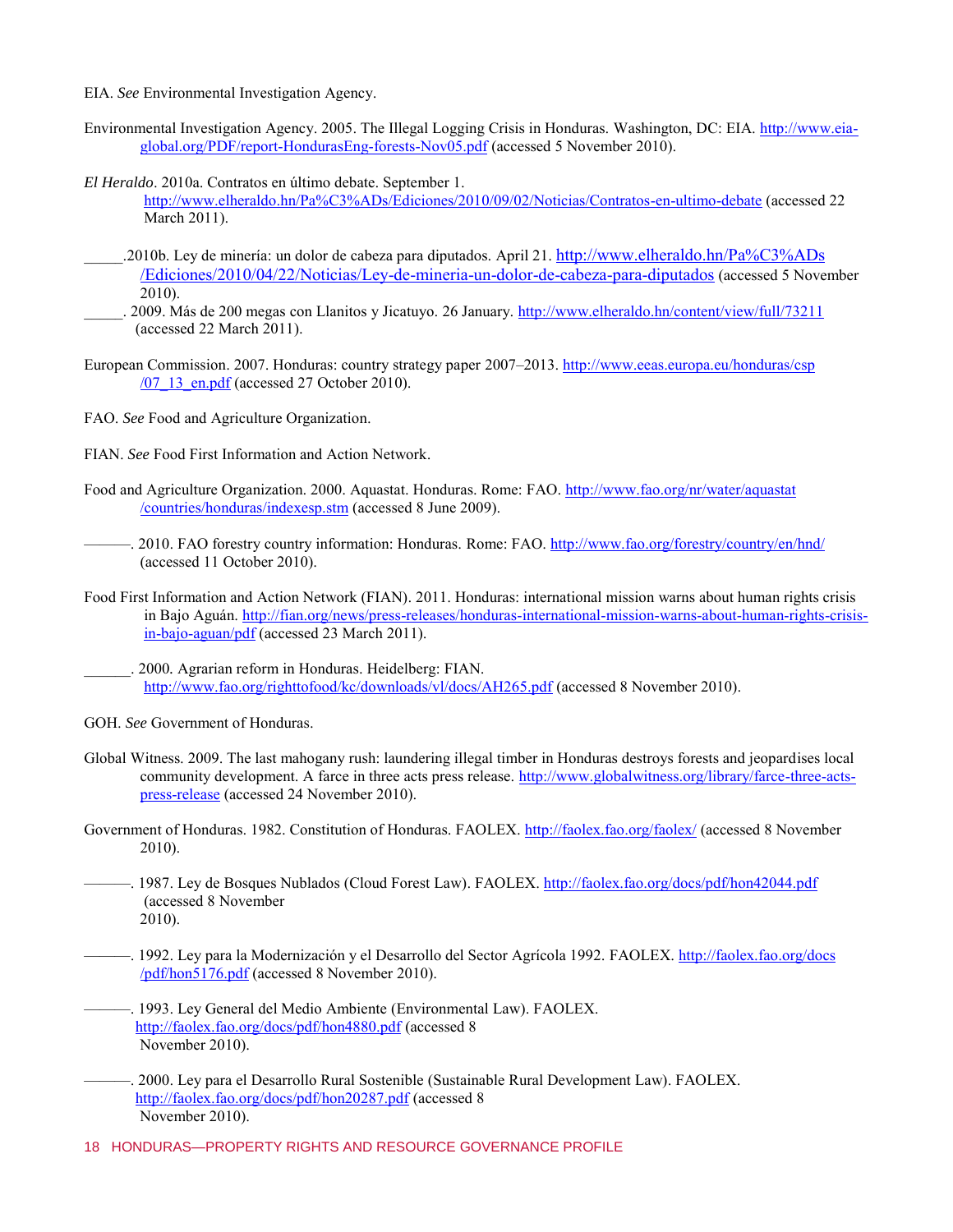- ———. 2003. Ley Marco del Sector Agua Potable y Saneamiento (Water and Sanitation Law). FAOLEX. <http://faolex.fao.org/docs/pdf/hon41347.pdf> (accessed 8 November 2010).
- 2004. Ley de Propiedad (Property Law). [http://www12.georgetown.edu/sfs/clas/pdba/Security/citizensecurity/honduras/leyes](http://www12.georgetown.edu/sfs/clas/pdba/Security/citizensecurity/honduras/leyes/LeyPropiedad.pdf) [/LeyPropiedad.pdf](http://www12.georgetown.edu/sfs/clas/pdba/Security/citizensecurity/honduras/leyes/LeyPropiedad.pdf) (accessed 23 November 2010).
- ——. 2005. Honduras: Plan Estrategico de Modernizacion del Sector Agua Potable y Saneamiento. [http://www](http://www.xeologosdelmundu.org/files/PEMAPS.pdf) [.xeologosdelmundu.org/files/PEMAPS.pdf](http://www.xeologosdelmundu.org/files/PEMAPS.pdf) (accessed 8 November 2010).
- ———. 2007. Ley Forestal, Areas Protegidas y Vida Silvestre (Forest Law). http://faolex.fao.org/faolex\_spa/index.htm (accessed 21 March 2011).
- -. 2009a. Ley General de Aguas (General Water Law). National Congress. FAOLEX. [http://faolex.fao.org/faolex\\_spa/index.htm](http://faolex.fao.org/faolex_spa/index.htm) (accessed 21 March 2011).
- ———. 2009b. Mecanismos ay herramientas participativas en el marco de la LFAPVS y el PRONAFOR para contribuir a la sostenibilidad del sector forestal. Agenda Forestal Hondureña. [http://www.agendaforestal.org/documentos/plan](http://www.agendaforestal.org/documentos/plan_estrategico_2009_2013.pdf) [\\_estrategico\\_2009\\_2013.pdf](http://www.agendaforestal.org/documentos/plan_estrategico_2009_2013.pdf) (accessed 24 November 2010).
- ———. 2009c. The Forest Carbon Partnership Facility (FCPF) Readiness Plan Idea Note (R-PIN) [http://www.forestcarbonpartnership.org/fcp/sites/forestcarbonpartnership.org/files/Documents/PDF/Honduras\\_R-](http://www.forestcarbonpartnership.org/fcp/sites/forestcarbonpartnership.org/files/Documents/PDF/Honduras_R-PIN_Revised_english_Feb_2009.pdf)[PIN\\_Revised\\_english\\_Feb\\_2009.pdf](http://www.forestcarbonpartnership.org/fcp/sites/forestcarbonpartnership.org/files/Documents/PDF/Honduras_R-PIN_Revised_english_Feb_2009.pdf) (accessed 5 November 2010).
- —. 2010. Instituto de la Propiedad. http://www.ip.hn/index.php?option=com\_content&view=frontpage&Itemid=54 (accessed 8 November 2010).
- IDB. *See* Inter-American Development Bank.
- IFAD. *See* International Fund for Agricultural Development.
- ILC. *See* International Land Coalition.
- IPS. *See* Inter Press Service.
- IndexMundi.com. 2011. Honduras population below poverty line. [http://www.indexmundi.com/honduras/population\\_below\\_poverty\\_line.html](http://www.indexmundi.com/honduras/population_below_poverty_line.html) (accessed 22 March 2011).
- Inter-American Development Bank. 2008. Honduras: IDB country strategy with Honduras. Washington, DC: IDB. [http://idbdocs.IDB.org/wsdocs/getdocument.aspx?docnum=424014 \(](http://idbdocs.iadb.org/wsdocs/getdocument.aspx?docnum=424014)accessed 28 October 2010).
- ———. 2010a. HO0174: Supplemental water supply and sanitation investment program. Washington, DC: IDB. [http://www.IDB.org/en/projects/project,1303.html?id=HO0174](http://www.iadb.org/en/projects/project,1303.html?id=HO0174) (accessed 27 October 2010).
- ———. 2010b. HO-X1004: Investment in water and sanitation. Washington, DC: IDB[. http://www.IDB.org/en/projects](http://www.iadb.org/en/projects/project,1303.html?id=HO-X1004) [/project,1303.html?id=HO-X1004](http://www.iadb.org/en/projects/project,1303.html?id=HO-X1004) (accessed 27 October 2010).
- International Fund for Agricultural Development. 2007. Rural poverty in Honduras. Rural Poverty Portal. Rome: IFAD. <http://www.ruralpovertyportal.org/web/guest/country/home/tags/honduras>(accessed 28 October 2010).
- International Land Coalition. 1999. The continuing need for land reform: making the case for civil society. FAO Land Tenure Series, Volume 1. Rome: ILC.<http://www.landcoalition.org/docs/odfaomon2hon.htm>(accessed 2 November 2010).
- HONDURAS—PROPERTY RIGHTS AND RESOURCE GOVERNANCE PROFILE 19 Jansen, Hans G.P., Paul B. Siegel, and Francisco Pichón. 2005. Identifying the drivers of sustainable rural growth and poverty reduction in Honduras. International Food Policy Research Institute (IFPRI). Development Strategy and Governance Division. DSGD Discussion Paper No. 19. Washington, DC: IFPRI. [http://ageconsearch.umn.edu](http://ageconsearch.umn.edu/bitstream/58378/2/dsgdp19.pdf)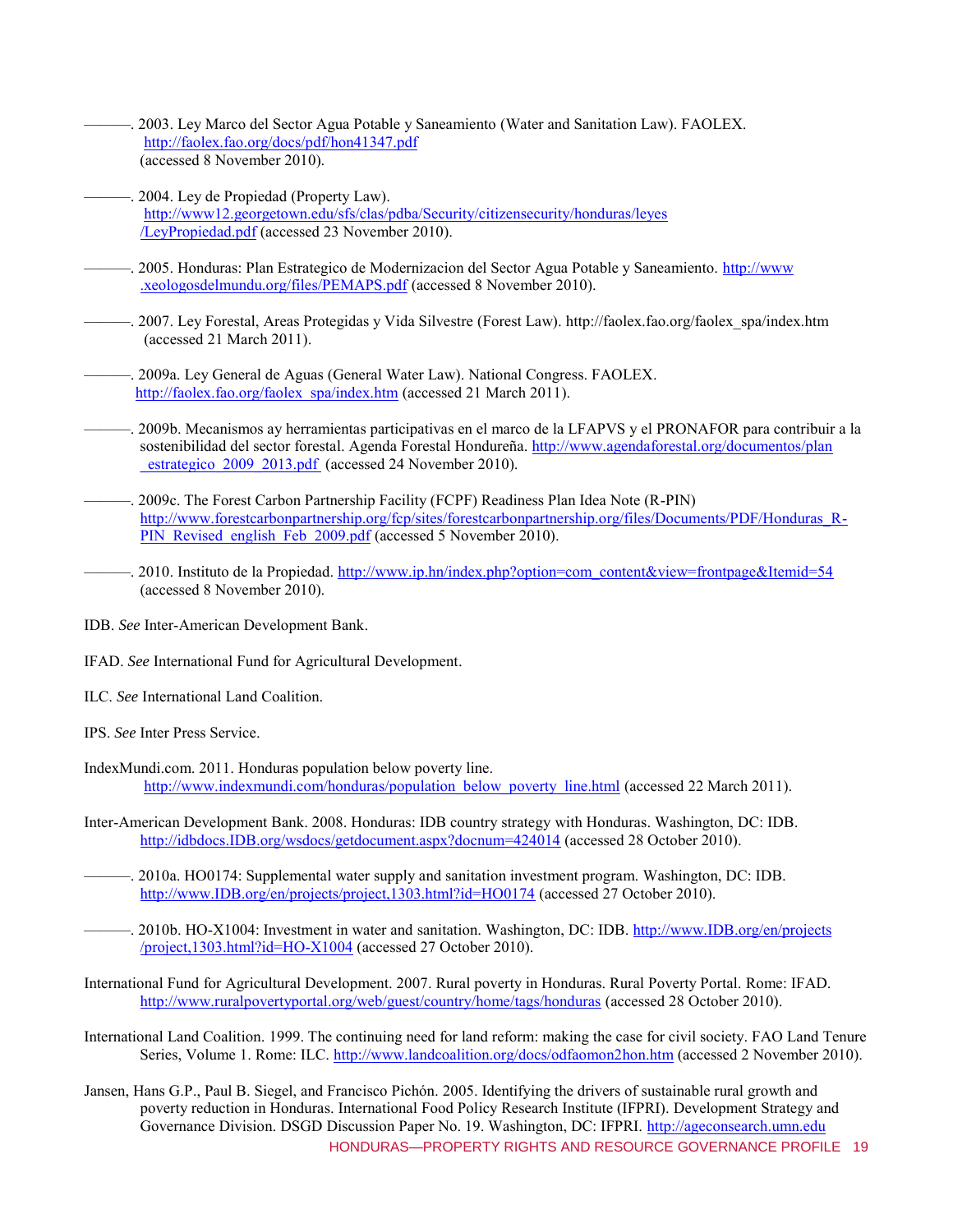/bitstream/58378/2/dsgdp19.pdf (accessed 27 September 2010).

- Krchnak, Karin M. 2007. Watershed Valuation as a Tool for Biodiversity Conservation: Lessons Learned from Conservancy Projects. Arlington, VA: The Nature Conservancy. [http://pdf.usaid.gov/pdf\\_docs/PNADI517.pdf](http://pdf.usaid.gov/pdf_docs/PNADI517.pdf) (accessed 7 October 2010).
- Kryt, Jeremy. 2011. Campesinos rising. In These Times. [http://inthesetimes.com/article/6946/campesinos\\_rising](http://inthesetimes.com/article/6946/campesinos_rising) (accessed 23 March 2011).
- La Tribuna. 2010. Empresa de China contruirá tres contrales hidroeléctricas en Honduras. 8 September. <http://www.latribuna.hn/2010/09/08/empresa-de-china-construira-tres-centrales-hidroelectricas-en-honduras/> (accessed 22 March 2011).
- LaMirand, Jeff. 2009. Dispute resolution of Garifuna land claims in Honduras: a way out of the gridlock. Illinois Institute of Technology, Kent College of Law. Honors Scholars Program. 2009 Honors Scholars Seminar Paper. Chicago: IIT. [http://www.kentlaw.edu/honorsscholars/2009students/writings/JeffLaMirand\\_paper.pdf \(](http://www.kentlaw.edu/honorsscholars/2009students/writings/JeffLaMirand_paper.pdf)accessed 23 November 2010).
- Landtenure.info. 2008. Honduras: agricultural data. [http://www.landtenure.info/sito.html \(](http://www.landtenure.info/sito.html)accessed 12 June 2009).
- Lastarria-Cornhiel, Susana, Sonia Agurto, Jennifer Brown, and Sara Elisa Rosales. 2003. Joint titling in Nicaragua, Indonesia, and Honduras: rapid appraisal synthesis. Madison, Wisconsin: University of Wisconsin Land Tenure Center[. http://minds.wisconsin.edu/handle/1793/22043](http://minds.wisconsin.edu/handle/1793/22043) (accessed 4 November 2010).
- MISF. *See* May I Speak Freely?
- MRG. *See* Minority Rights Group International.
- Martindale-Hubbell. 2008. *Honduras Law Digest*. In *Martindale-Hubbell International Law Digest*. [http://www.lexisnexis.com/store/catalog/booktemplate/productdetail.jsp?pageName=relatedProducts&prodId=US-](http://www.lexisnexis.com/store/catalog/booktemplate/productdetail.jsp?pageName=relatedProducts&prodId=US-MH-DG-07689)[MH-DG-07689](http://www.lexisnexis.com/store/catalog/booktemplate/productdetail.jsp?pageName=relatedProducts&prodId=US-MH-DG-07689) (accessed 21 March 2011).
- May I Speak Freely? 2006. Honduras news in review, October 16. Cambridge, MA: May I Speak Freely Media. [http://www.mayispeakfreely.org/index.php?gSec=doc&doc\\_id=211](http://www.mayispeakfreely.org/index.php?gSec=doc&doc_id=211) (accessed 12 June 2009).
- Merrill, Tim, ed. 1995. Honduras: a country study. Washington, DC: GPO for the Library of Congress. <http://countrystudies.us/honduras/>(accessed 27 September 2010).
- Minority Rights Group International. 2008. World directory of minorities and indigenous peoples Honduras: Lenca, Miskitu, Tawahka, Pech, Maya, Chortis and Xicaque. London: MRG. [http://www.unhcr.org/refworld](http://www.unhcr.org/refworld/topic,463af2212,469f2e812,49749d15c,0.html) [/topic,463af2212,469f2e812,49749d15c,0.html](http://www.unhcr.org/refworld/topic,463af2212,469f2e812,49749d15c,0.html) (accessed 12 June 2009).
	- —. n.d. Afro-Honduras profile. London: MRG. [http://www.minorityrights.org/?lid=2573&tmpl=printpage \(](http://www.minorityrights.org/?lid=2573&tmpl=printpage)accessed 9 December 2010).
- Mollett, Sharlene. 2006. Race and natural resource conflicts in Honduras: the Miskito and Garifuna struggle for Lasa Pulan. *Latin American Research Review*, 41(1):76–101.
- ——. 2010. Honduras forest information and data. http://rainforests.mongabay.com/deforestation/2000/Honduras.htm (accessed 11 October 2010).
- Mowforth, Martin, Clive Charlton, and Ian Munt. 2008. *Tourism and Responsibility: Perspectives from Latin America and the Caribbean*. New York: Routledge. pp. 91–95.
- National Campesinos' Association. n.d. Mission statement.<http://www.aci-erp.hn/main/uploads/files/ACAN.pdf>(accessed 5 November 2010).

Nelson, Richard T. 2003. Honduras country brief: property rights and land markets. Madison, Wisconsin: University of

20 HONDURAS—PROPERTY RIGHTS AND RESOURCE GOVERNANCE PROFILE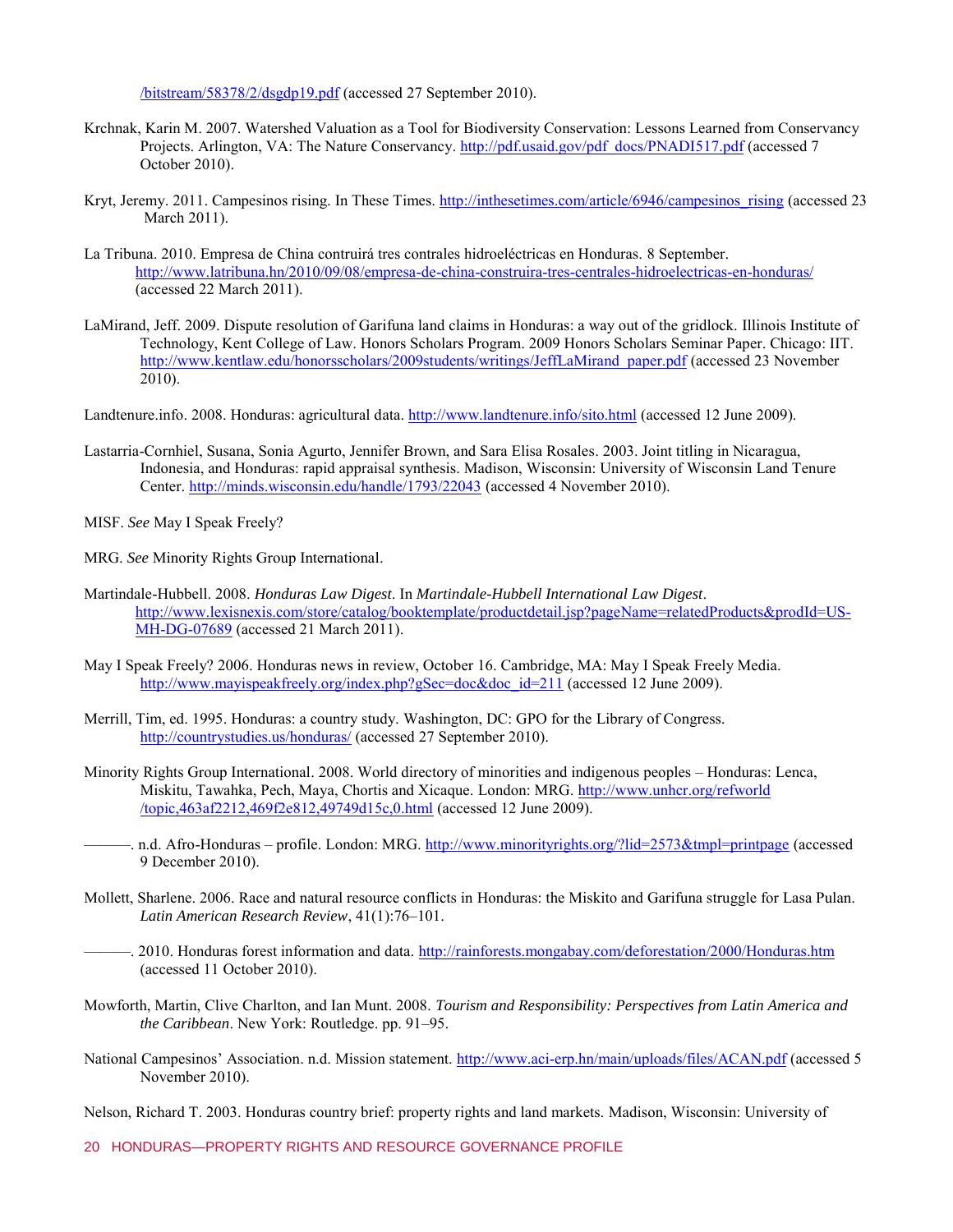Wisconsin Land Tenure Center.<http://minds.wisconsin.edu/handle/1793/23054>(accessed 8 November 2010).

- PACTA. *See* Programa de Accesso a la Tierra.
- PATH. *See* Programa de Administración de Tierras de Honduras.
- Parra, Sonia Edith. 2007. Honduras: the fight to put forestry law in action. *Inter Press Service*, November 5. <http://www.ipsnews.net/news.asp?idnews=39923>(accessed 22 May 2009).
- Pellegrini, Lorenzo. 2009. Forest management in Bolivia, Honduras and Nicaragua: reform failures? Working Paper No. 474. The Hague: International Institute of Social Studies.
- Plataforma del Agua de Honduras. 2004. La plataforma del agua de Honduras, un mission la GIRH. *Agua y Desarrollo*, 1st Edition. [http://www.undp.un.hn/plataformadelagua/Plataforma%20Documentos/agua\\_y\\_desarrollo](http://www.undp.un.hn/plataformadelagua/Plataforma%20Documentos/agua_y_desarrollo_versionweb.pdf) [\\_versionweb.pdf, \(](http://www.undp.un.hn/plataformadelagua/Plataforma%20Documentos/agua_y_desarrollo_versionweb.pdf)accessed 25 May 2009).
- Porritt, Jonathon. 2007. The human rights page: it court have been me. *New Statesman*, 5 July[. http://www.newstatesman](http://www.newstatesman.com/human-rights/2007/07/death-threats-victor-olancho) [.com/human-rights/2007/07/death-threats-victor-olancho \(](http://www.newstatesman.com/human-rights/2007/07/death-threats-victor-olancho)accessed 22 May 2009).
- Power, Thomas M. 2008. Metals mining and sustainable development in Central America: an assessment of benefits and costs. Boston, MA: Oxfam America. [http://www.oxfamamerica.org/publications/metals-mining-and-sustainable](http://www.oxfamamerica.org/publications/metals-mining-and-sustainable-development-in-central-america)[development-in-central-america \(](http://www.oxfamamerica.org/publications/metals-mining-and-sustainable-development-in-central-america)accessed 8 November 2010).
- Prins, Cornelis, Oscar Castillo, and Rosa Almendares. 2001. From conflict to co-management: the case of the Blue Forest. Tropical Agriculture Research and Higher Education Center (CATIE)[. ftp://ftp.fao.org/docrep/fao/005/y4503e](ftp://ftp.fao.org/docrep/fao/005/y4503e/y4503e05.pdf) [/y4503e05.pdf](ftp://ftp.fao.org/docrep/fao/005/y4503e/y4503e05.pdf) (accessed 27 October 2010).
- Proenza, Francisco. 2006. Information Systems and Land Administration. FAO Investment Centre. Rome: FAO. [http://www.e-forall.org/pdf/ICTs&LandAdmin\\_16Sep2006.pdf](http://www.e-forall.org/pdf/ICTs&LandAdmin_16Sep2006.pdf) (accessed 5 November 2010).

Programa de Accesso a la Tierra. 2010. PACTA website. [http://pacta.hn/web2.0/ \(](http://pacta.hn/web2.0/)accessed 7 November 2010).

- Programa de Administración de Tierras de Honduras. 2009a. Análisis Ambiental: PATH Fase II.<http://www.path.hn/pls> [/portal/docs/page/PATH\\_2008/PDFs/analisis\\_ambiental\\_path\\_fase\\_ii.pdf](http://www.path.hn/pls) (accessed 8 November 2010).
	- —. 2009b. Marco de Reasentamiento: PATH Fase II. [http://www.path.hn/pls/portal/docs/PAGE/PATH\\_2008](http://www.path.hn/pls/portal/docs/PAGE/PATH_2008/PDFs/marco_reasentamiento_GA_30ABR2009.pdf) [/PDFs/marco\\_reasentamiento\\_GA\\_30ABR2009.pdf](http://www.path.hn/pls/portal/docs/PAGE/PATH_2008/PDFs/marco_reasentamiento_GA_30ABR2009.pdf) (accessed 8 November 2010).
- Rights Action. 2008. Complaint to the Inter-American Commission on Human Rights regarding harm to the environment caused by mining companies in Honduras. From *Hondudiario*. Washington, DC: Rights Action[. http://www](http://www.rightsaction.org/articles/open_pit_031808.html) [.rightsaction.org/articles/open\\_pit\\_031808.html, \(](http://www.rightsaction.org/articles/open_pit_031808.html)accessed 28 May 2009).
	- ———. 2009. A chronology of indifference: the lack of response by the governments of Honduras and Canada and Goldcorp Inc. to the Siria Valley population's health problems. Washington, DC: Rights Action. [http://www](http://www.rightsaction.org/articles/Chronology_indifference_32309.html). [.rightsaction.org/articles/Chronology\\_indifference\\_32309.html, \(](http://www.rightsaction.org/articles/Chronology_indifference_32309.html)accessed 28 May 2009).
- Roquas, Esther. 2002. *Stacked Law: Land, Property and Conflict in Honduras*. Amsterdam: Rozenberg Publishers. <http://edepot.wur.nl/139852>(accessed 3 November 2010).
- SIGI. *See* Social Institutions and Gender Index.
- Social Institutions and Gender Index. n.d. Gender equality and social institutions in Honduras. Paris: OECD. [http://](http://genderindex.org/country/honduras) [genderindex.org/country/honduras](http://genderindex.org/country/honduras) (accessed 4 November 2010).
- Triana, Elisa. 2009. Protected areas of Honduras. In *Encyclopedia of Earth*, ed. Cutler J. Cleveland. Washington, DC: Environmental Information Coalition, National Council for Science and the Environment. [http://www.eoearth](http://www.eoearth.org/article/Protected_areas_of_Honduras) [.org/article/Protected\\_areas\\_of\\_Honduras](http://www.eoearth.org/article/Protected_areas_of_Honduras) (accessed 11 October 2010).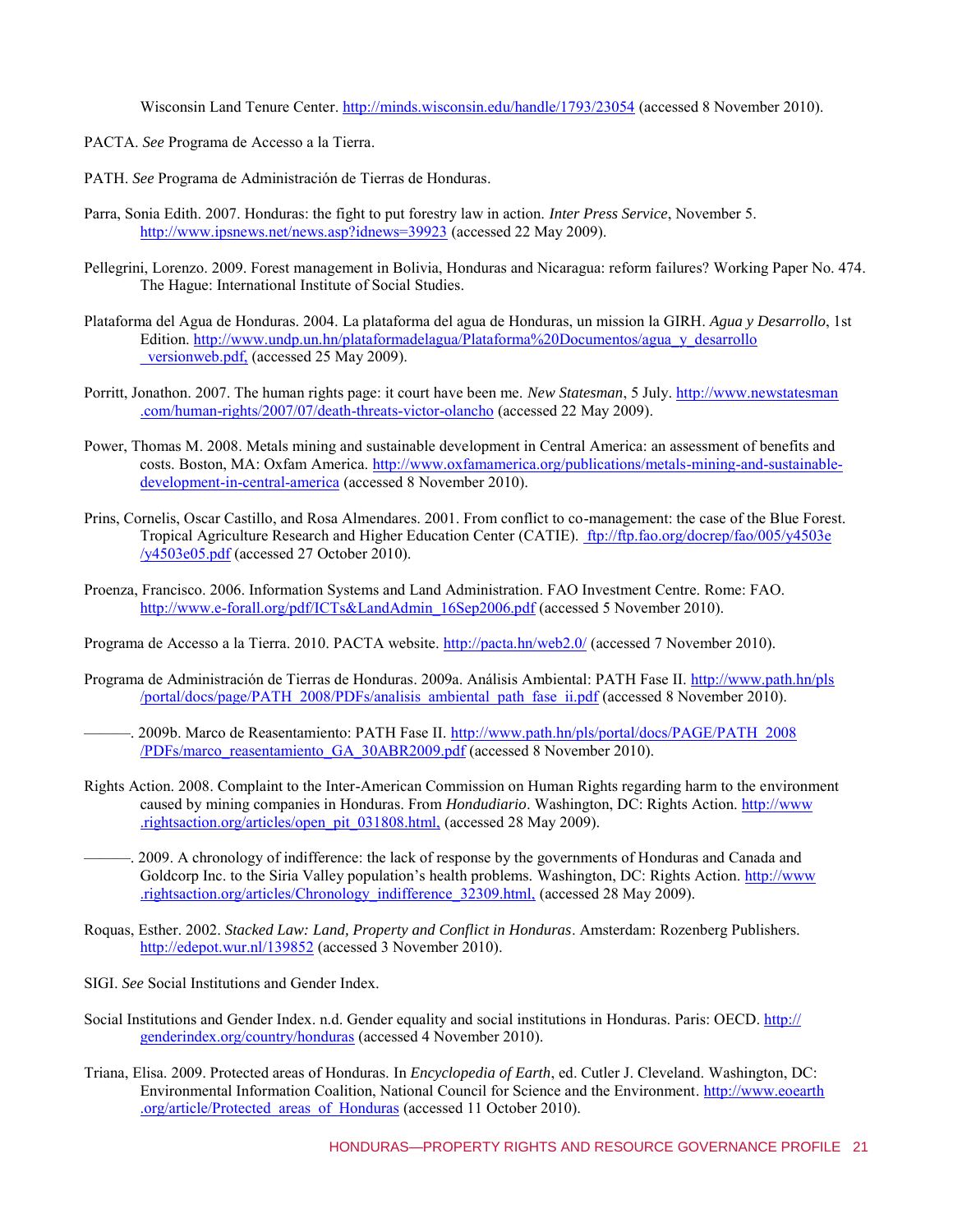- Trevett, Andrew. 2000. Institutional arrangements for rural communities: PROSAR and AHJASA programs in Honduras. <http://www.bvsde.paho.org/bvsacd/ehp/treveti.pdf>(accessed 5 November 2010).
- Tucker, Catherine M. 1999. Private versus common property forests: forest conditions and tenure in a Honduran community. *Human Ecology,* 27(2):201–230. [http://www.umich.edu/~ifri/Publications/R991\\_25.pdf](http://www.umich.edu/~ifri/Publications/R991_25.pdf) (accessed 9 December 2010).
- UN. *See* United Nations.
- UNEP. See United Nations Environment Programme.
- UNESCO. *See* United Nations Educational, Scientific, and Cultural Organization.
- UN-HABITAT. *See* United Nations Human Settlements Programme.
- UNICEF. *See* United Nations Children's Fund.
- USAID. *See* United States Agency for International Development.
- USDOS. *See* United States Department of State.
- USGS. *See* United States Geological Service.
- United Nations. 2006. Water: A Shared Responsibility. The United Nations World Water Development Report 2. Paris: UNESCO and New York: Berghahn Books.
- United Nations Human Settlements Programme. 2010. State of the World's Cities 2010/2011: Bridging the Urban Divide. Earthscan: London, UK.
- United Nations Children's Fund. 2010. Honduras statistics. NY: UNICEF. [http://www.unicef.org/infobycountry/honduras](http://www.unicef.org/infobycountry/honduras_statistics.html) statistics.html (accessed 28 October 2010).
- United States Agency for International Development. 2005. Trade and Commercial Law Assessment Honduras. Washington, DC: USAID. [http://www.bizclir.com/galleries/country-assessments/honduras.pdf \(](http://www.bizclir.com/galleries/country-assessments/honduras.pdf)accessed 5 November 2010).
	- 2006. USAID 45<sup>th</sup> Anniversary. Honduras Water Supplement. [http://www.usaid.gov/hn/downloads/USAID\\_Honduras\\_Water\\_Supplement.pdf](http://www.usaid.gov/hn/downloads/USAID_Honduras_Water_Supplement.pdf) (accessed 22 March 2011).
- ——. 2008. Honduras: overview. Washington, DC: USAID. [http://www.usaid.gov/locations/latin\\_america](http://www.usaid.gov/locations/latin_america_caribbean/country/honduras) [\\_caribbean/country/honduras](http://www.usaid.gov/locations/latin_america_caribbean/country/honduras) (accessed 12 June 2009).
- ———. 2009. Tropical Forestry and Biodiversity (FAA 118 and 119) Analyses. Washington, DC: USAID. [http://pdf.usaid](http://pdf.usaid.gov/pdf_docs/Pnade195.pdf) [.gov/pdf\\_docs/Pnade195.pdf](http://pdf.usaid.gov/pdf_docs/Pnade195.pdf) (accessed 8 November 2010).
- ----. 2010. Honduras: environment summary. Washington, DC: USAID. [http://www.usaid.gov/locations/latin](http://www.usaid.gov/locations/latin_america_caribbean/environment/country/honduras.html#forest) [\\_america\\_caribbean/environment/country/honduras.html#forest](http://www.usaid.gov/locations/latin_america_caribbean/environment/country/honduras.html#forest) (accessed 15 September 2010).
	- n.d. Honduras Country Assistance Strategy Fiscal Years 2009-2013. [http://www.usaid.gov/hn/downloads/USAID\\_Honduras\\_CAS.pdf](http://www.usaid.gov/hn/downloads/USAID_Honduras_CAS.pdf) (accessed 22 March 2011).
- United States Department of State. 2007. Honduras. 2006 Country Reports on Human Rights Practices. Washington, DC: USDOS.<http://www.state.gov/g/drl/rls/hrrpt/2006/78896.htm>(accessed 12 June 2009).
- ———. 2010. 2010 Investment climate statement Honduras. Washington, DC: USDOS. [http://www.state.gov/e/eeb/rls](http://www.state.gov/e/eeb/rls/othr/ics/2010/138079.htm) [/othr/ics/2010/138079.htm \(](http://www.state.gov/e/eeb/rls/othr/ics/2010/138079.htm)accessed 4 November 2010).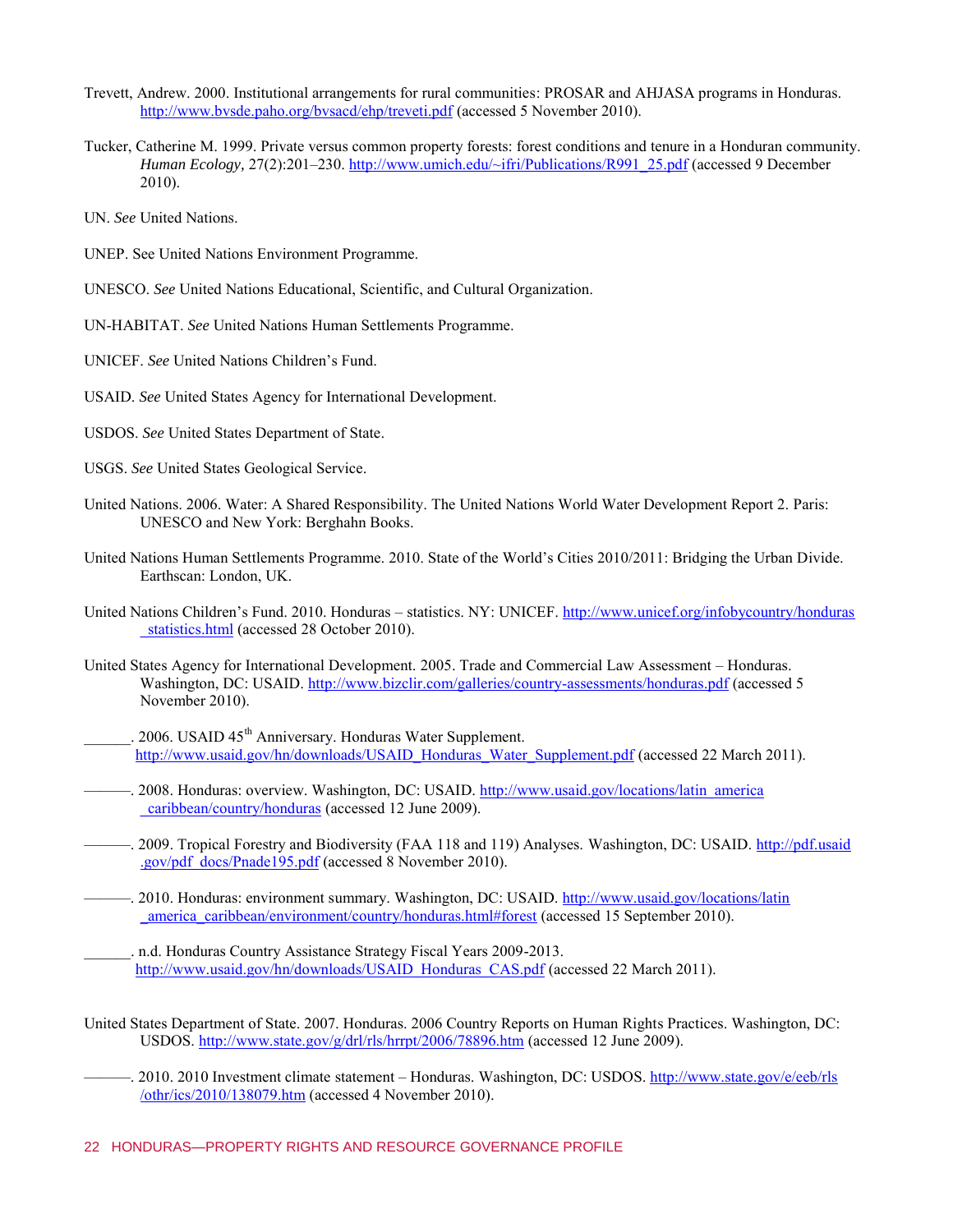- United States Embassy, Honduras. 2009. Investing in real estate in Honduras. [http://honduras.usembassy.gov/econ](http://honduras.usembassy.gov/econ_realestate.html) [\\_realestate.html](http://honduras.usembassy.gov/econ_realestate.html) (accessed 11 June 2009).
- United States Geological Survey. 2008. Central America. *2008 Minerals Yearbook*. Washington, DC: US Department of the Interior.<http://minerals.usgs.gov/minerals/pubs/country/2008/myb3-2008-bh-cs-es-ho-nu-pm.pdf>(accessed 12 October 2010).
- WRI. *See* World Resources Institute.
- WW4. *See* World War 4 Report.
- Wacaster, Susan. 2008. The Mineral Industries of Central America. *2006 Minerals Yearbook*. United States Geological Survey. Washington, DC: US Department of the Interior. [http://minerals.usgs.gov/minerals/pubs/country/2008](http://minerals.usgs.gov/minerals/pubs/country/2008/myb3-2008-bh-cs-es-ho-nu-pm.pdf) [/myb3-2008-bh-cs-es-ho-nu-pm.pdf](http://minerals.usgs.gov/minerals/pubs/country/2008/myb3-2008-bh-cs-es-ho-nu-pm.pdf) (accessed 5 November 2010).
	- \_\_\_\_\_\_. 2010. The Mineral Industries of Central America. *2009 Minerals Yearbook [Central America: Advanced Release]*. . United States Geological Survey. Washington, DC: US Department of the Interior. <http://minerals.usgs.gov/minerals/pubs/country/2009/myb3-2009-bh-cs-es-ho-nu-pm.pdf>(accessed 22 March 2011).
- World Bank. 2006a. Honduras Pico Bonito Sustainable Forests Project. Project appraisal document. Washington, DC: World Ban[k.http://wwwwds.worldbank.org/external/default/main?pagePK=64193027&piPK=64187937&theSitePK](http://www-wds.worldbank.org/external/default/main?pagePK=64193027&piPK=64187937&theSitePK=523679&menuPK=64187510&searchMenuPK=64187282&theSitePK=523679&entityID=000090341_20061018093339&searchMenuPK=64187282&theSitePK=523679) [=523679&menuPK=64187510&searchMenuPK=64187282&theSitePK=523679&entityID=000090341\\_200610180](http://www-wds.worldbank.org/external/default/main?pagePK=64193027&piPK=64187937&theSitePK=523679&menuPK=64187510&searchMenuPK=64187282&theSitePK=523679&entityID=000090341_20061018093339&searchMenuPK=64187282&theSitePK=523679) [93339&searchMenuPK=64187282&theSitePK=523679](http://www-wds.worldbank.org/external/default/main?pagePK=64193027&piPK=64187937&theSitePK=523679&menuPK=64187510&searchMenuPK=64187282&theSitePK=523679&entityID=000090341_20061018093339&searchMenuPK=64187282&theSitePK=523679) (accessed 8 November 2010).
- ———. 2006b. Pico Bonito Sustainable Forests Project. Projects and operations. Washington, DC: World Bank. [http://web](http://web.worldbank.org/external/projects/main?pagePK=64312881&piPK=64302848&theSitePK=40941&Projectid=P092987) [.worldbank.org/external/projects/main?pagePK=64312881&piPK=64302848&theSitePK=40941&Projectid=P0929](http://web.worldbank.org/external/projects/main?pagePK=64312881&piPK=64302848&theSitePK=40941&Projectid=P092987) [87](http://web.worldbank.org/external/projects/main?pagePK=64312881&piPK=64302848&theSitePK=40941&Projectid=P092987) (accessed 27 October 2010).
- ———. 2007a. Access to Land Pilot Project (PACTA). Implementation Completion and Results Report. Washington, DC: World Bank. [http://web.worldbank.org/external/projects/main?menuPK=51521804&pagePK=51351007&piPK](http://web.worldbank.org/external/projects/main?menuPK=51521804&pagePK=51351007&piPK=64675967&theSitePK=40941&menuPK=64187510&searchMenuPK=51522249&theSitePK=40941&entityID=000020439_20070820131425&searchMenuPK=51522249&theSitePK=40941) [=64675967&theSitePK=40941&menuPK=64187510&searchMenuPK=51522249&theSitePK=40941&entityID=00](http://web.worldbank.org/external/projects/main?menuPK=51521804&pagePK=51351007&piPK=64675967&theSitePK=40941&menuPK=64187510&searchMenuPK=51522249&theSitePK=40941&entityID=000020439_20070820131425&searchMenuPK=51522249&theSitePK=40941) [0020439\\_20070820131425&searchMenuPK=51522249&theSitePK=40941](http://web.worldbank.org/external/projects/main?menuPK=51521804&pagePK=51351007&piPK=64675967&theSitePK=40941&menuPK=64187510&searchMenuPK=51522249&theSitePK=40941&entityID=000020439_20070820131425&searchMenuPK=51522249&theSitePK=40941) (accessed 8 November 2010).
- ———. 2007b. Honduras: Land Administration Project Inspection Panel Investigation Report and Recommendation. [http://wwwwds.worldbank.org/external/default/main?print=Y&pagePK=64193027&piPK=64187937&theSitePK=5](http://wwwwds.worldbank.org/external/default/main?print=Y&pagePK=64193027&piPK=64187937&theSitePK=523679&menuPK=64187510&searchMenuPK=64187283&siteName=WDS&entityID=000160016_20060320124837) [23679&menuPK=64187510&searchMenuPK=64187283&siteName=WDS&entityID=000160016\\_2006032012483](http://wwwwds.worldbank.org/external/default/main?print=Y&pagePK=64193027&piPK=64187937&theSitePK=523679&menuPK=64187510&searchMenuPK=64187283&siteName=WDS&entityID=000160016_20060320124837) [7](http://wwwwds.worldbank.org/external/default/main?print=Y&pagePK=64193027&piPK=64187937&theSitePK=523679&menuPK=64187510&searchMenuPK=64187283&siteName=WDS&entityID=000160016_20060320124837) (accessed 8 November 2010).
- ———. 2007c. Water and Sanitation Sector Modernization Project. Project appraisal document. Washington, DC: World Bank. [http://wwwwds.worldbank.org/external/default/main?pagePK=64193027&piPK](http://www-wds.worldbank.org/external/default/main?pagePK=64193027&piPK=64187937&theSitePK=523679&menuPK=64187510&searchMenuPK=64187282&theSitePK=523679&entityID=000020953_20070605084216&searchMenuPK=64187282&theSitePK=523679) [=64187937&theSitePK=523679&menuPK=64187510&searchMenuPK=64187282&theSitePK=523679&entityID=](http://www-wds.worldbank.org/external/default/main?pagePK=64193027&piPK=64187937&theSitePK=523679&menuPK=64187510&searchMenuPK=64187282&theSitePK=523679&entityID=000020953_20070605084216&searchMenuPK=64187282&theSitePK=523679) [000020953\\_20070605084216&searchMenuPK=64187282&theSitePK=523679](http://www-wds.worldbank.org/external/default/main?pagePK=64193027&piPK=64187937&theSitePK=523679&menuPK=64187510&searchMenuPK=64187282&theSitePK=523679&entityID=000020953_20070605084216&searchMenuPK=64187282&theSitePK=523679) (accessed 8 November 2010).
- ———. 2009a. 2009 World development indicators. Washington, DC: World Bank.
- ———. 2009b. Barrior-Ciudad Project. Projects and operations. Washington, DC: World Bank. [http://web.worldbank](http://web.worldbank.org/external/projects/main?pagePK=64312881&piPK=64302848&theSitePK=40941&Projectid=P088319) [.org/external/projects/main?pagePK=64312881&piPK=64302848&theSitePK=40941&Projectid=P088319](http://web.worldbank.org/external/projects/main?pagePK=64312881&piPK=64302848&theSitePK=40941&Projectid=P088319) (accessed 27 October 2010).
	- ———. 2009c. Doing business 2010: Honduras. Washington, DC: World Bank. [http://www.doingbusiness.org/~/media](http://www.doingbusiness.org/~/media/fpdkm/doing%20business/documents/profiles/country/hnd.pdf) [/fpdkm/doing%20business/documents/profiles/country/hnd.pdf](http://www.doingbusiness.org/~/media/fpdkm/doing%20business/documents/profiles/country/hnd.pdf) (accessed 8 November 2010).
	- ———. 2009d. GPOBA W3 Honduras OBA Fund. Projects and operations. Washington, DC: World Bank. [http://web](http://web.worldbank.org/external/projects/main?pagePK=64312881&piPK=64302848&theSitePK=40941&Projectid=P102474) [.worldbank.org/external/projects/main?pagePK=64312881&piPK=64302848&theSitePK=40941&Projectid=P1024](http://web.worldbank.org/external/projects/main?pagePK=64312881&piPK=64302848&theSitePK=40941&Projectid=P102474) [74](http://web.worldbank.org/external/projects/main?pagePK=64312881&piPK=64302848&theSitePK=40941&Projectid=P102474) (accessed 27 October 2010).
	- -. 2009e. Integrated safeguards datasheet appraisal stage. Honduras Land Administration Program. [http://www-](http://www-wds.worldbank.org/external/default/WDSContentServer/WDSP/IB/2009/06/19/000104615_20090619151103/Rendered/PDF/Integrated0Saf1et010Appraisal0Stage.pdf)